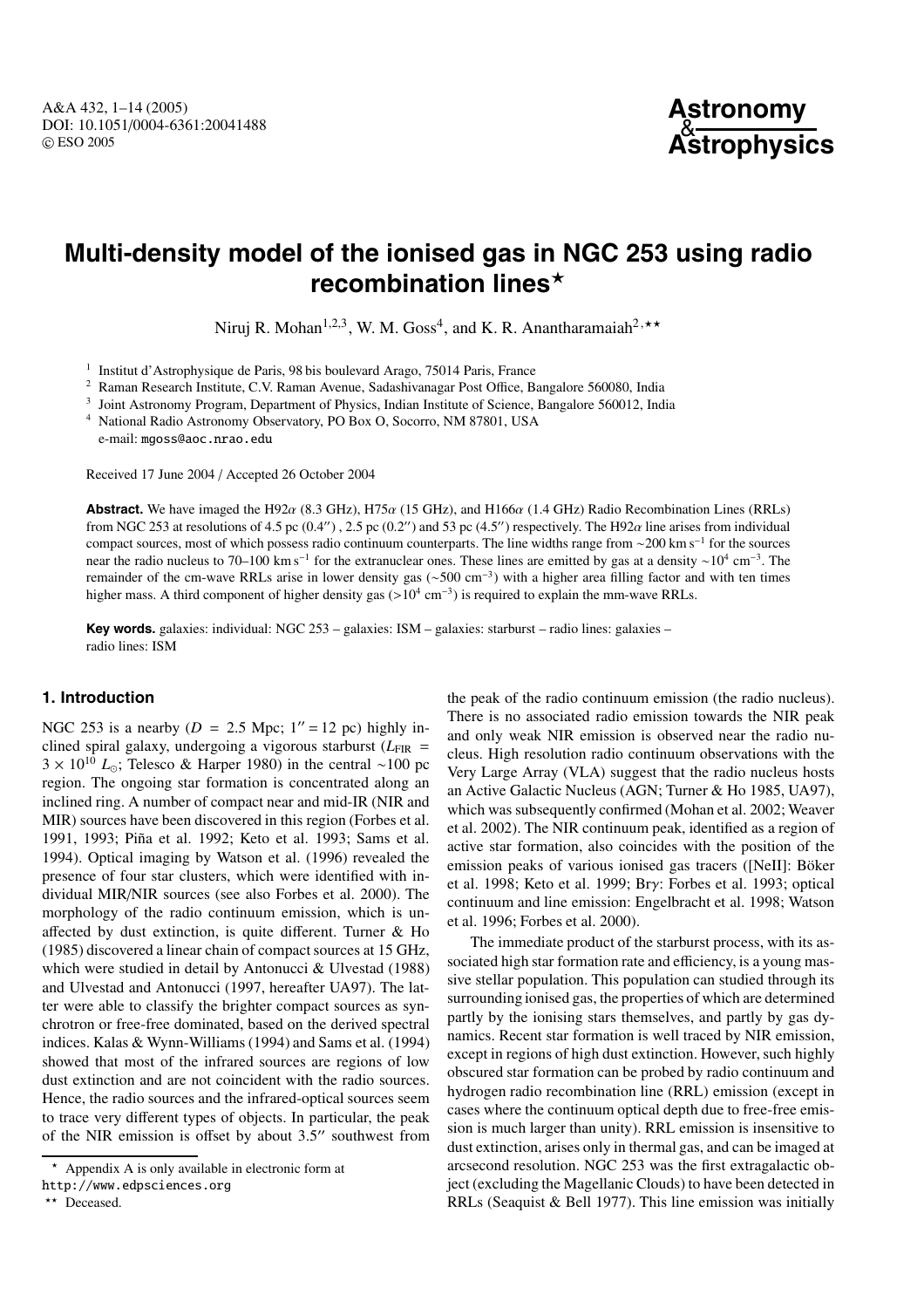modelled as being stimulated by the background nuclear emission (Shaver et al. 1978; Mebold et al. 1980). The first interferometric observations of RRLs from NGC 253 were carried out by Anantharamaiah & Goss (1990) at higher frequencies (the H166 $\alpha$ , H110 $\alpha$  and the H92 $\alpha$  lines at 1.4 GHz, 4.8 GHz and 8.3 GHz respectively) using the VLA. Models indicated that these lines arise due to internal emission from high density gas ( $n_e \sim 10^4$  cm<sup>-3</sup>; similar to compact HII regions). Puxley et al. (1997) observed mm-wave RRLs from this galaxy and suggested that the origin of the RRL emission at all frequencies is spontaneous emission from optically thin HII regions. A total ionisation rate of  $(3.7 \pm 0.8) \times 10^{53}$  s<sup>-1</sup> was derived, an order of magnitude higher than that derived from infrared emission lines. The ionisation budget and hence the star formation rate as determined by RRLs depends on the nature of the line emission, which is not yet fully understood. High resolution observations  $(\sim 1.3$ " or 16 pc) of the 8.3 GHz RRL from NGC 253 were carried out by Anantharamaiah & Goss (1996). They showed that the line emission peaks at the radio nucleus (as do the higher frequency RRLs as well; Zhao et al. 2001). They detected much weaker line emission near the NIR peak, which is unexpected, since the infrared peak is probably the most active star forming site in this galaxy. Using the high resolution H92 $\alpha$  and H75 $\alpha$  data presented in this work, the RRL emission from the radio nucleus alone was studied separately and the results were presented by Mohan et al. (2002). Based on the results of the line emission models, it was concluded that the ionising source for the RRL emitting gas is probably a central low luminosity AGN with weak X-ray emission, which was subsequently confirmed through *CHANDRA* observations (Weaver et al. 2002).

In order to investigate the nature of RRL emission in this galaxy, and hence the nature of obscured star formation, we have performed high resolution observations of RRLs in NGC 253 at multiple frequencies using the VLA. The 8.3 GHz H92 $\alpha$  line and the 15 GHz H75 $\alpha$  line were observed using the VLA in the A configuration, which constitute the highest resolution RRL observations to date  $(0.4$ " and  $0.2$ " respectively). These line emissions from the radio nucleus were studied separately and have been described in detail in Mohan et al. (2002). The current paper deals with the remainder of this cm-wave RRL emission. We have carried out these observations in order to (1) locate the sites of high frequency RRL emission and identify radio continuum counterparts to the line emitting sources, (2) to investigate the nature of the radio nucleus and the IR peak, based on their RRL emission, and (3) separate the diffuse and compact RRL emission in an attempt to construct a multi-density model of the ionised gas in NGC 253, using multi-frequency RRL data, similar to Arp 220 (Anantharamaiah et al. 2000). The 1.4 GHz H166 $\alpha$  line emission was observed at a resolution of  $\sim$ 4" using the VLA in the BnA configuration and the C configuration data presented in Anantharamaiah & Goss (1990) were re-analysed. The aim was to better localise the large-scale line emission and hence (1) constrain the projected lateral size of the line emitting gas and thus obtain more accurate models, (2) investigate the relative importance of externally stimulated emission versus internal (spontaneous) emission at 1.4 GHz compared to higher frequencies and (3) check the reality of the observed position offset between the low frequency and high frequency RRL emission found by Anantharamaiah & Goss (1990) using the C and D configuration data.

# **2. Observations**

# 2.1. Centimetre-wave RRLs: 8.3 GHz and 15 GHz observations

The 8.3 GHz H92 $\alpha$  and the 15 GHz H75 $\alpha$  recombination lines from NGC 253 were observed using the VLA in the A configuration and the observational parameters are listed in Table 1. Only part of the 8.3 GHz dataset was used to study the weak line emission since the remaining data were affected by the  $3$  MHz ripple in the VLA waveguide system<sup>1</sup> (however, Mohan et al. 2002 used all of the data since the much stronger nuclear line emission is far less affected by the ripple). All data analysis were made using standard algorithms available within the software AIPS. The continuum emission at 8.3 GHz and 15 GHz was imaged. Offline Hanning smoothing was applied to the line data to reduce the effects of Gibb's ringing (Taylor et al. 1999). The line emission at both frequencies were imaged after applying corrections for the observed positional offsets (see Sect. 3.1).

#### 2.2. Decimetre-wave RRLs: 1.4 GHz data

NGC 253 was observed at 1.4 GHz using the VLA in the BnA configuration and the observational details are listed in Table 1. The archival C configuration data were reprocessed and are described in the appendix. The BnA array observations were performed in the 4 IF mode of the correlator in order to observe both the H166 $\alpha$  and the H168 $\alpha$  lines simultaneously. The continuum emission was imaged and deconvolved simultaneously with emission from strong sources within the primary beam of 30'. The continuum emission from NGC 253 is surrounded by negative bowls of emission due to missing short spacing visibilities. Bandpass calibration every half hour proved adequate to track the time variation of the bandshape to an accuracy of <1%. Both the H166 $\alpha$  and the H168 $\alpha$  lines were detected in the line cubes and the line parameters were found to be consistent in the two datasets.

### **3. Results**

# 3.1. Centimetre-wave RRLs: 8.3 GHz and 15 GHz observations

The continuum images made at both 8.3 GHz and 15 GHz are consistent with the images published by UA97; the continuum flux densities of individual compact sources agree to within 10%. However, the positions of these sources in the 8.3 GHz and 15 GHz continuum images do not coincide. This positional discrepancy can be modelled as a relative global offset, indicating the uncertainty in the positions of the phase calibrators as a probable cause. Adopting the positions

<sup>&</sup>lt;sup>1</sup> See VLA Test Memorandum 158 by C.L. Carilli.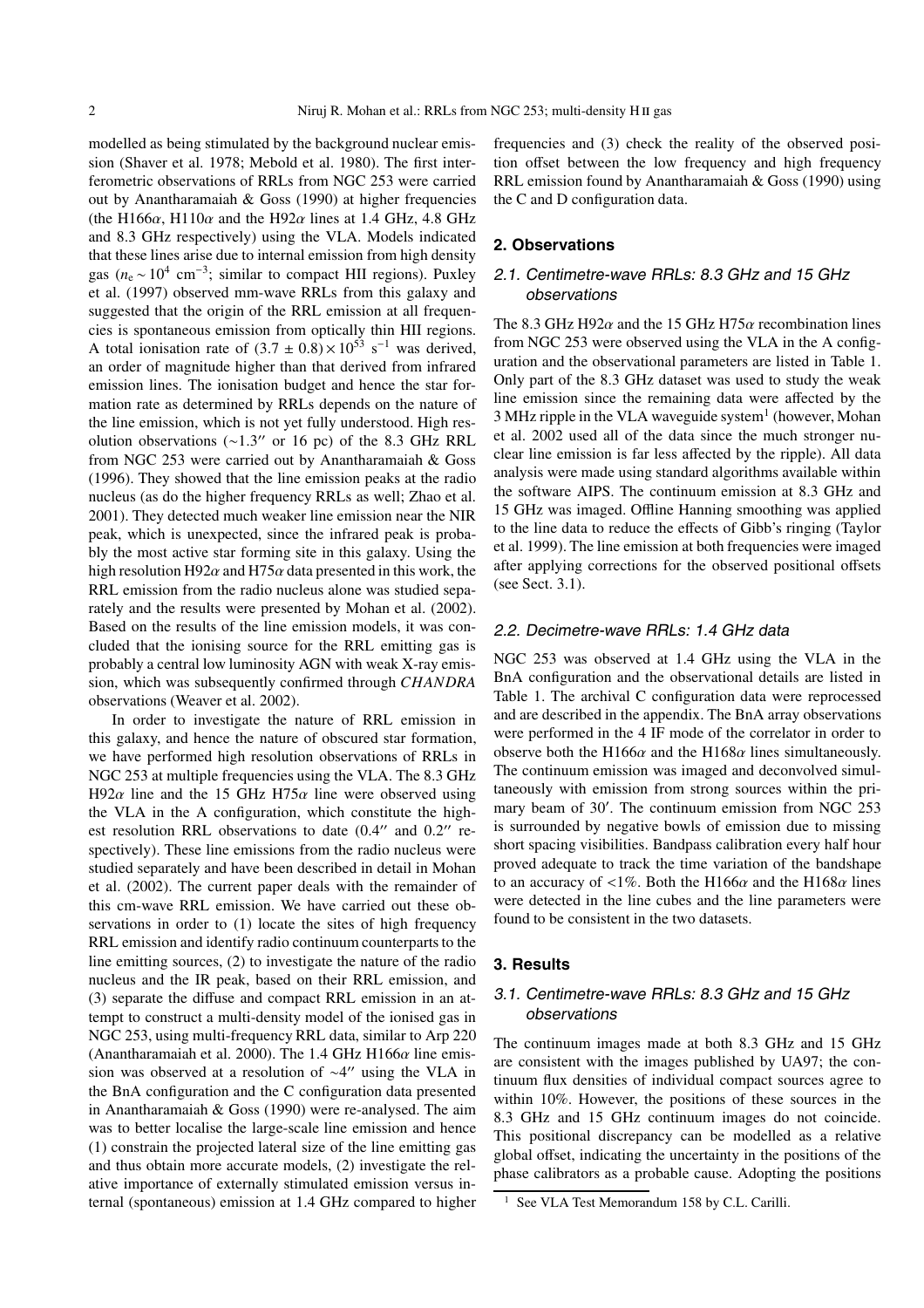Table 1. VLA observational log and image parameters.

| Parameter                                                     | $1.4$ GHz            | 8.3 GHz            | 15 GHz             |
|---------------------------------------------------------------|----------------------|--------------------|--------------------|
| VLA configuration                                             | <b>BnA</b>           | A                  | A                  |
| Date of observation                                           | 01 Oct. 95           | 9 & 12 Jul.,       | 26 Jun. 99         |
|                                                               |                      | 9 Oct. 99          |                    |
| $v_{\text{rest}}$ of RRL (MHz)                                | $1424.7(H166\alpha)$ | 8309.4             | 15281.5            |
|                                                               | $1374.6(H168\alpha)$ | $(H92\alpha)$      | $(H75\alpha)$      |
| Bandwidth (MHz)                                               | 3.03                 | 24.2               | 46.9               |
| # of channels, $# IF$                                         | 31, 4                | 31, 1              | 15, 1              |
| Spectral resolution <sup><i>a</i></sup> (km s <sup>-1</sup> ) | 41.1                 | 56.4               | 122.6              |
| Shortest baseline $(k\lambda)$                                | 2.4                  | 7                  | 12                 |
| Synthesized beam $('' \times'')$                              | $5.07 \times 3.79$   | $0.50 \times 0.28$ | $0.31 \times 0.14$ |
| Phase calibrator                                              | $0023 - 263$         | 0116-219           | 0118-272           |
| Bandpass calibrator                                           | 0023-263, 3C48       | $2251 + 158$       | $2251 + 158$       |
| Peak continuum (mJy/beam)                                     | 675                  | 40                 | 37                 |
| Continuum noise (mJy/beam)                                    | 0.13                 | 0.04               | 0.13               |
| Noise per channel (mJy/beam)                                  | 0.26                 | 0.12               | 0.35               |

*<sup>a</sup>*The spectral resolution after off-line Hanning smoothing.



**Fig. 1.** 8.3 GHz continuum emission from the central disk of NGC 253 using VLA A configuration data. The rms in the image is 0.04 mJy/beam and the peak flux density is 63 mJy/beam. The contour levels are (–5, 5, and higher in steps of 1.4) times the rms. The synthesized beam is  $0.50'' \times 0.28''$ , PA =  $0°$  (6 pc × 3.4 pc). The sources 5.49−42.3, 5.59−41.6 and the 15 pc region marked in the figure refer to  $H92\alpha$  line emitting regions, discussed in Sect. 4. The two remaining line sources 5.72−40.1 and 5.75−39.9 cannot be seen clearly in the figure.

of compact sources in the A configuration 15 GHz image of UA97, the positional offsets were derived to be  $+0.036'' \pm 0.01''$  in RA and  $+0.14'' \pm 0.01''$  in Dec for the 8.3 GHz data, and  $+0.021'' \pm 0.007''$  in RA and  $+0.012'' \pm 0.006''$  in Dec for the 15 GHz data, which were then applied to the data. All positions quoted in this paper are relative to 5.75−41.8<sup>2</sup> . The images of continuum emission at the two frequencies are shown in Figs. 1 and 2.

The integrated H92 $\alpha$  emission image using the full resolution dataset is shown in Fig. 3a overlaid on an image of the continuum emission from the region. The emission from the



**Fig. 2.** 15 GHz continuum emission from the central disk of NGC 253 using VLA A configuration data. The rms in the image is 0.12 mJy/beam and the peak flux density is 44 mJy/beam. The contour levels are  $(-3, 3, 5, 4$  and higher in steps of 1.35) times the rms. The synthesized beam is  $0.31'' \times 0.14''$ ,  $PA = -20°$  (3.7 pc × 1.8 pc). The sources 5.49−42.3, 5.59−41.6 and the 15 pc region marked in the figure refer to  $H92\alpha$  line emitting regions, discussed in Sect. 4. The two remaining line sources 5.72−40.1 and 5.75−39.9 cannot be seen clearly in the figure.

inner 25 pc region is shown in Fig. 3b, overlaid on a higher resolution 15 GHz continuum image. The line emission is spatially extended, with the peak of the emission coinciding with the peak of the radio continuum (radio nucleus). This nuclear line emission was discussed in detail in Mohan et al. (2002). The strongest line emission arises in an extended region surrounding the nucleus, spread over 15 pc. In addition, multiple compact line emitting sources were found to lie along the larger continuum disk. The morphology of the H92 $\alpha$  line emission is quite complex and is discussed in detail in Sect. 4. The velocity field of the ionised gas in the 15 pc region indicates that the velocity gradient is almost in the east-west direction and the value increased from 200 to 230 km s<sup> $-1$ </sup> from east to west, consistent

<sup>2</sup> The corrected (B1950.0) coordinates of 5.75−41.8 are  $00^{\text{h}}45^{\text{m}}05\rlap{.}^{\text{s}}751$ ,  $-25^{\circ}33'41\rlap{.}^{\text{s}}85$  at 8.3 GHz and  $00^{\text{h}}45^{\text{m}}05\rlap{.}^{\text{s}}750$ ; −25°33′41″86 at 15 GHz.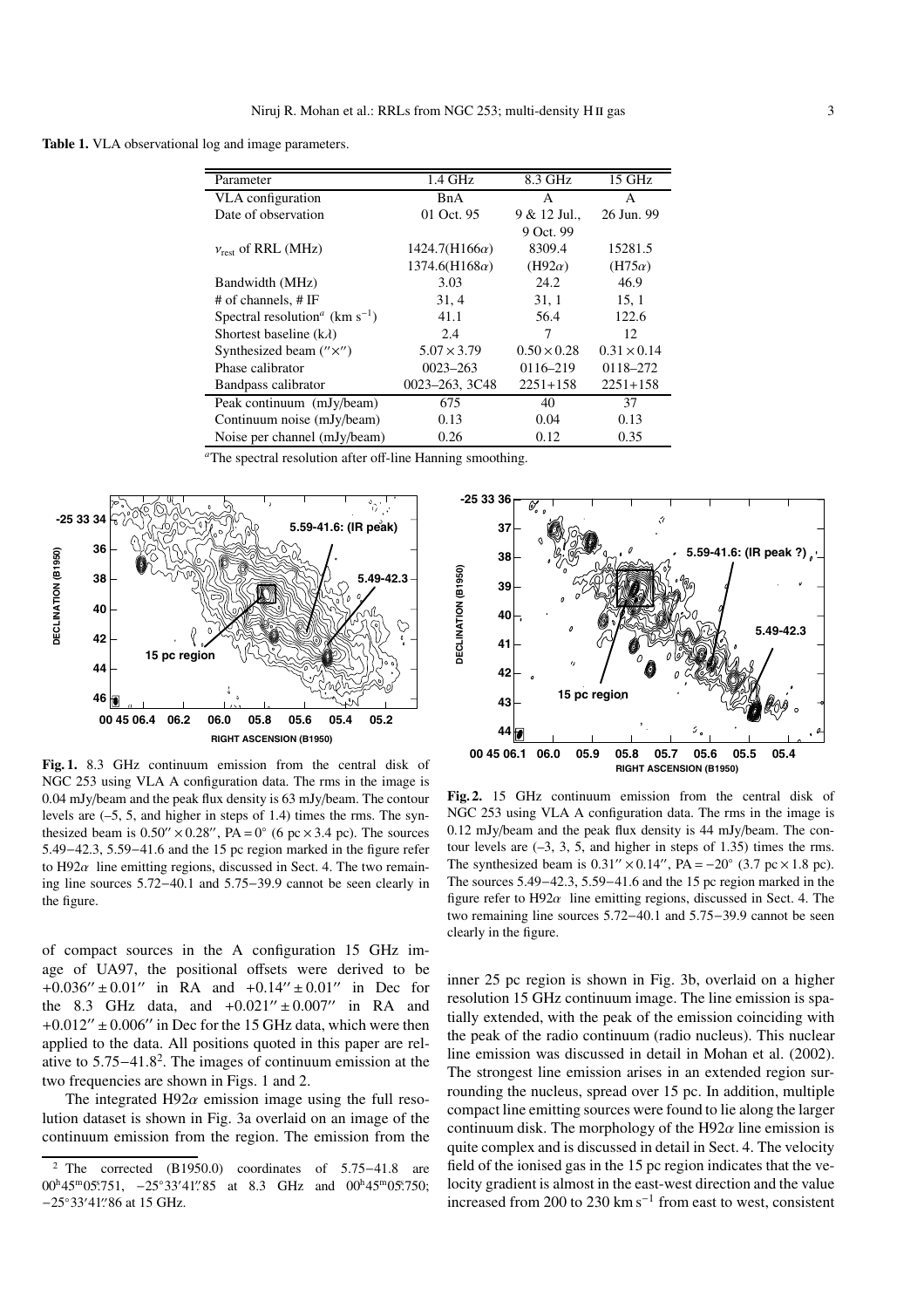

**Fig. 3.** The four extranuclear  $H92\alpha$  sources, discussed in Sect. 4.1, and the central extended emission are detected. *Top*: the H92 $\alpha$  line emission (thick contours) overlayed on the 8.3 GHz continuum emission (thin contours). Two compact sources of line emission (5.49−42.3 and 5.59−41.6) are seen towards the SW of the emission surrounding the radio nucleus. The synthesized beam is  $0.50'' \times 0.28''$ ,  $PA = 0°$  and rms of the continuum image is 0.04 mJy/beam. *Bottom*: a close-up view of the H92 $\alpha$  line emission towards the 25 pc region (grey scale) overlayed on a high resolution 8.3 GHz continuum image (contours). The line emission consists of two additional extranuclear sources (5.72−40.1 and 5.75−39.9) and a contiguous 15 pc sized central line emitting region. The synthesized beam of the continuum and line images are  $0.35'' \times 0.19''$ , PA =  $-3°$  and  $0.45'' \times 0.24''$ , PA =  $-3°$  respectively. The rms of the continuum image is 0.07 mJy/beam and the contours are in steps of 1.4 starting from  $10\sigma$ .



**Fig. 4. a)** VLA A configuration "naturally weighted" images of H75 $\alpha$ emission in individual channels from the central 15 pc region of NGC 253. The central heliocentric velocity (in km s<sup>−1</sup>) of each channel is marked in each frame. The synthesized beam is  $0.35'' \times 0.22''$ ,  $PA = -10°$  and the rms in the channel images is 0.36 mJy/beam. The contour levels are (3.5, 3.8, 4.1, 4.4, 4.7, 5, 5.3) times the rms. **b)** H75 $\alpha$  spectrum towards the continuum peak (radio nucleus). **c**) H75 $\alpha$ spectrum towards the line source 5.76-38.9.

with the observations of Anantharamaiah & Goss (1996). The analysis of the velocity field is not undertaken in this paper.

The 15 GHz line cube was used to search for sources of H75 $\alpha$  line emission. The channel images of the H75 $\alpha$  line emission as well the H75 $\alpha$  spectra towards the two sources are shown in Fig. 4. The peak of the line emission is coincident with the radio nucleus and the only other source of RRL emission arises from a compact source ~0.35" northwest of the nucleus. This source seems to have corresponding  $H92\alpha$  line emission at 8.3 GHz, associated with the continuum source 5.76−38.9 (Sect. 4), and is the second strongest line emitting source at the latter frequency.

#### 3.2. Decimetre-wave RRLs: 1.4 GHz data

The 1.4 GHz continuum image is shown in Fig. 5. The data for both the RRLs were combined and the line emission was imaged after offline Hanning smoothing. The line emission coincides with the position of the peak of the continuum emission and is marginally spatially resolved. The line does not increase in strength by more than 10% in images made at lower resolution. Hence the synthesized beam  $(5.1'' \times 3.8'')$  covers almost all of the line emitting region. The spectrum obtained from the combined dataset towards the continuum peak is shown in Fig. 6. The line parameters are listed in Table 2.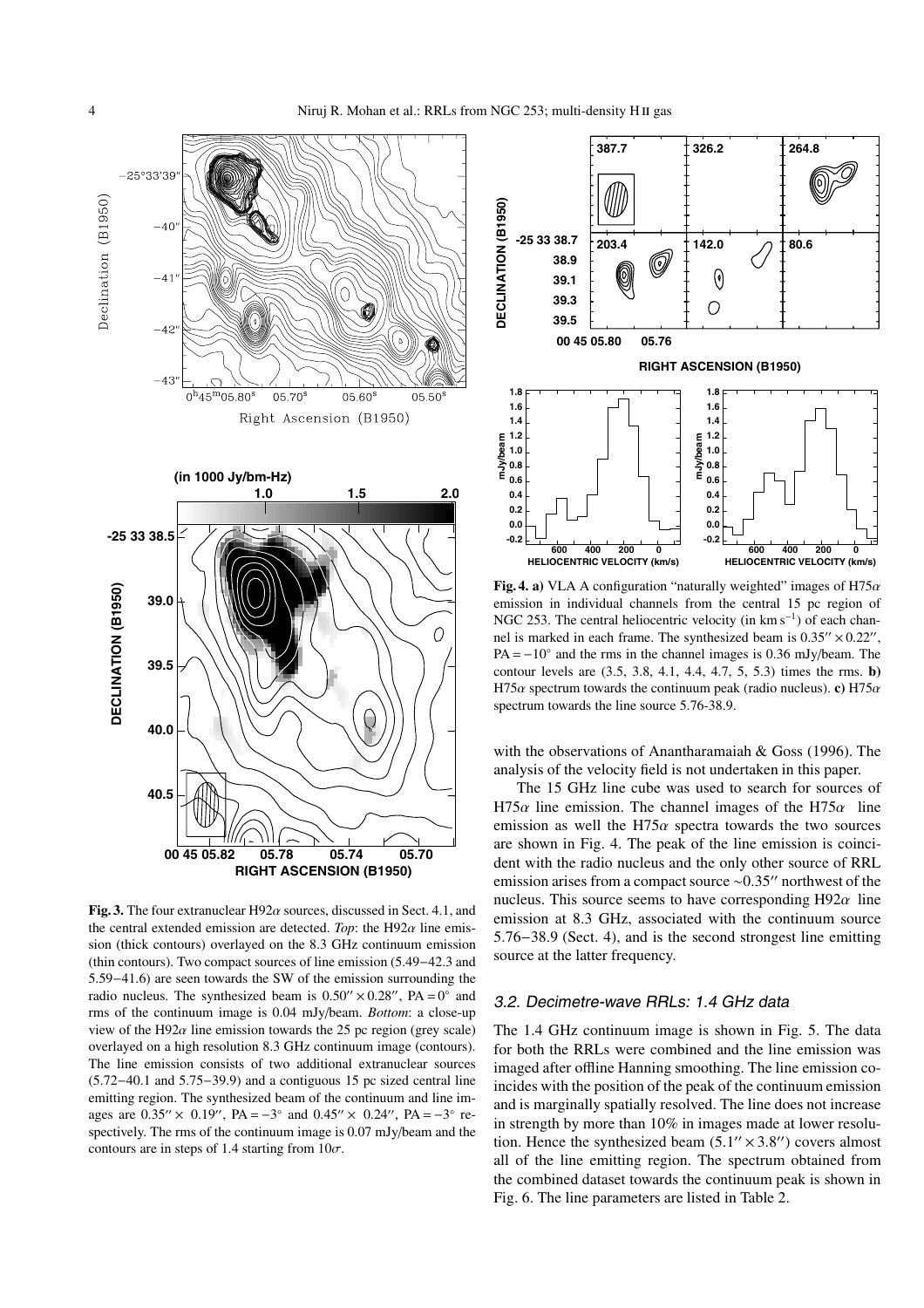

**Fig. 5.** 1.4 GHz continuum emission from the inner disk of NGC 253 using the VLA BnA configuration data. The rms in the image is 0.13 mJy/beam and the contour levels are from 1.3 to 664 mJy/beam in steps of 1.7. The synthesized beam is  $5.1'' \times 3.8''$ ,  $PA = 51°$ .



**Fig. 6.** Co-added H166 $\alpha$  and H168 $\alpha$  spectra towards the continuum peak of NGC 253 using the VLA BnA configuration data for the natural weighted image. Synthesized beam is  $5.1'' \times 3.8''$ ,  $PA = 50^{\circ}$  and the rms noise in the line cube is 0.26 mJy/beam.

The RRL emission from NGC 253 was imaged by Anantharamaiah & Goss (1990) at low resolution, using the VLA in the C and D configurations. The 1.4 GHz line emission was found to be shifted SE from the peak of the continuum and the 4.8 GHz and 8.3 GHz line emissions. Subsequently, the D configuration data were found to exhibit problems in the spectral domain and was hence unusable. The reanalysed C configuration data (Appendix) shows the line emission to be centred on the continuum peak. Hence the positional offset for the 1.4 GHz line emission presented earlier by Anantharamaiah & Goss (1990) is not confirmed.

# **4. The morphology and analysis of the extended H92**α **RRL emission**

In this section, the morphology of the extended  $H92\alpha$  line emission is analysed in order to identify the individual line emitting sources and derive their properties. Continuum counterparts can be associated with most, but not all, of the line emitting sources. We identify each of the RRL sources by the continuum counterpart or the nearest continuum source. There are two compact line sources to the SW (Fig. 3a), and the central region consists of two additional compact sources along with the extended 15 pc sized nuclear emission (Fig. 3b). These four extranuclear line sources are described in the next section, followed by a discussion of the emission from the central 15 pc region.

### 4.1. The extranuclear H92 $\alpha$  sources

The western most line source (seen in Fig. 3a) is nearly coincident with the continuum source 5.49−42.3. A significant fraction of its continuum emission is thermal (the 8.3 GHz–23 GHz spectral index is  $-0.28 \pm 0.36$ ; UA97), supporting its association with the line emission. The line emitting region 1.5" east of this source (Fig. 3a) is displaced ~0.1" southwest of the compact continuum source 5.59−41.6. This object is the second most prominent RRL source in the lower resolution image of Anantharamaiah & Goss (1996) and is probably associated with the IR peak (see Sects. 5.2 and 6.1). Two additional sources of compact H92 $\alpha$  line emission are detected in the central region (Fig. 3b). The western source is close to the continuum source 5.72−40.1. The latter exhibits a flat spectral index from 4.8 GHz up to 23 GHz and was identified by UA97 as the brightest thermal source in NGC 253. The eastern source, however, has no obvious continuum counterpart, and in fact lies in a region of minimum continuum emission. Nevertheless, the nearest continuum source 5.75−39.9 will be used to refer to this line emitting source. The H92 $\alpha$  spectra towards these extranuclear line sources are presented in Fig. 7. These line sources are spatially unresolved and the spectral parameters are listed in Table 2.

# 4.2. The H92 $\alpha$  emission in the central 15 pc region

Anantharamaiah & Goss (1996) found that the strongest H92 $\alpha$  emission arises from the region surrounding the nucleus. Our observations, which have three times improved angular resolution, can spatially resolve this central emission, which peaks at the radio nucleus. High resolution channel images of this 15 pc region are shown in Fig. 8. The line emission in this region can be resolved into four discrete components, as can be seen in Fig. 8, though the identification of the individual sources is uncertain due to the complex morphology and the low signal to noise. However, each of the sources can be best identified in different channel images. One or more channels were identified where the sources can be distinguished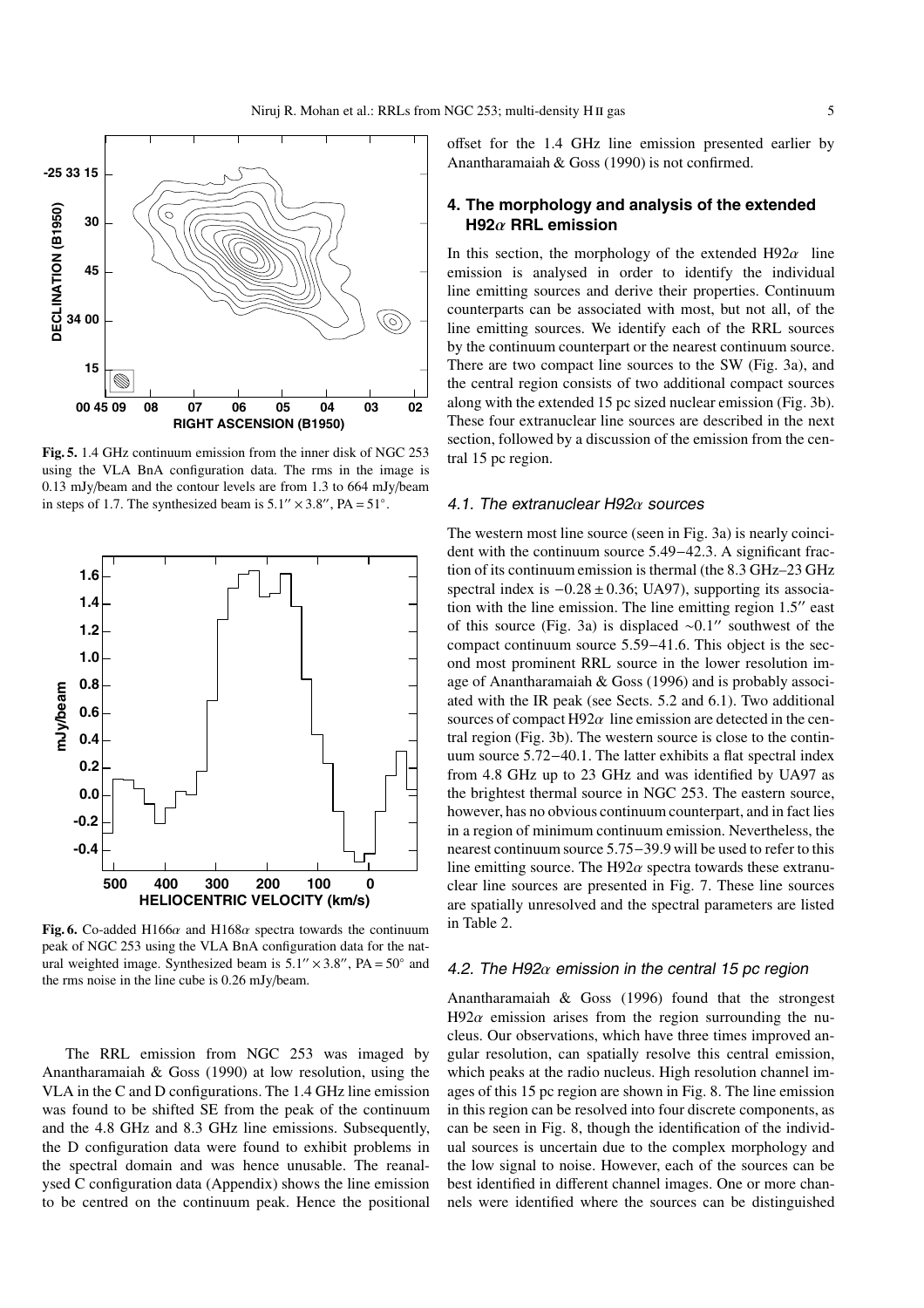| Source                    | Peak flux                                                 | Central velocity <sup><i>a</i></sup>                              | $FWHM^b$      | Integrated flux                      |
|---------------------------|-----------------------------------------------------------|-------------------------------------------------------------------|---------------|--------------------------------------|
|                           | density (mJy/beam)                                        | $(km s^{-1})$                                                     | $(km s^{-1})$ | $(\times 10^{-23} \text{ W m}^{-2})$ |
|                           | 1.4 $GHz$ H168 $\alpha$ line emission (BnA configuration) |                                                                   |               |                                      |
| $7.4'' \times 5.2''$ area | $1.8 \pm 0.1$                                             | $200 \pm 20$                                                      | $160 \pm 14$  | $1.6 \pm 0.25$                       |
|                           |                                                           | 8.3 GHz H92 $\alpha$ line emission <sup>c</sup> (A configuration) |               |                                      |
| $5.49 - 42.3$             | $0.5 \pm 0.1$                                             | $201 \pm 7$                                                       | $73 + 17$     | $1.2 \pm 0.3$                        |
| $5.59 - 41.6$             | $0.5 \pm 0.1$                                             | $172 \pm 7$                                                       | $65 \pm 16$   | $1.0 \pm 0.3$                        |
| $5.72 - 40.1$             | $0.46 \pm 0.09$                                           | $170 \pm 15$                                                      | $101 \pm 23$  | $1.4 \pm 0.3$                        |
| $5.75 - 39.9$             | $0.54 \pm 0.09$                                           | $175 \pm 10$                                                      | $112 \pm 20$  | $1.8 \pm 0.3$                        |
| "15 pc region"            | $3.2 \pm 0.15$                                            | $194 \pm 5$                                                       | $211 + 12$    | $20 \pm 2$                           |
|                           |                                                           | 15 GHz H75 $\alpha$ line emission <sup>c</sup> (A configuration)  |               |                                      |
| <b>Nucleus</b>            | $1.8 \pm 0.3$                                             | $224 \pm 17$                                                      | $230 \pm 40$  | $23 \pm 3$                           |
| $5.76 - 38.9$             | $1.6 \pm 0.3$                                             | $205 \pm 18$                                                      | $230 \pm 43$  | $20 \pm 3$                           |

**Table 2.** H168 $\alpha$ , H92 $\alpha$  and H75 $\alpha$  line parameters for NGC 253.

*<sup>a</sup>* Heliocentric velocity, optical definition.

*<sup>b</sup>* Corrections for finite velocity resolution not applied.

*<sup>c</sup>* All sources identified by coordinates are spatially unresolved. See Table 1 for synthesized beam sizes.



**Fig. 7.** H92 $\alpha$  VLA spectrum towards the four compact extranuclear line sources using the A configuration data, identified by the coordinates of the associated/nearest continuum source: **a)** 5.49−42.3, **b)** 5.59−41.6, **c)** 5.72−40.1 and **d)** 5.75−39.9. The synthesized beam is  $0.50'' \times 0.28''$ , PA =  $-2°$ . The rms in the line cubes is  $0.12 \text{ mJy/beam}$ and the velocity resolution is  $56.4 \text{ km s}^{-1}$ .

from the surrounding emission (the southern source at a velocity of 119.0 and 90.8 km s<sup>-1</sup>, the westernmost at 203.6 km s<sup>-1</sup> and the two northern sources at 231.9 and 260.1 km s−1). These channels were used to derive the peak positions by fitting spatially unresolved gaussians using the AIPS task JMFIT. The errors in the positions were determined by the fitting procedure. Given the low signal-to-noise of the emission (the peak emission is in the range of  $5-9\sigma$ ), a simultaneous 3-d deconvolution of all four line sources was not attempted.

The derived positions of these four sources are listed in Table 3 and are also marked in Fig. 9a, which shows a high resolution image of the integrated line emission from this region. The offsets between the marked positions and those of the line peaks in the figure are due to blending of emission from the four sources. In Fig. 9b, the integrated line emission is overlaid on a high resolution 15 GHz continuum image. Apart from the nucleus, the source immediately to the west coincides with a strong continuum source that is not listed in the catalogues of UA97. This H92 $\alpha$  line source also has a H75 $\alpha$  line emission counterpart (Fig. 4). The remaining two H92 $\alpha$  sources do not have obvious continuum counterparts. The H92 $\alpha$  spectra towards each of the four sources are shown in Fig. 10 and their line parameters are summarised in Table 4. The sum of the H92 $\alpha$  emissions from the four sources is  $(18 \pm 1) \times 10^{-23}$  W m<sup>-2</sup>, comparable to the total emission of  $(20 \pm 2) \times 10^{-23}$  W m<sup>-2</sup> from the entire region. Hence all of the extended emission observed within the 15 pc region can indeed be accounted for in terms of four individual compact sources.

Anantharamaiah & Goss (1990) imaged the H92 $\alpha$  emission at a resolution of  $7.4'' \times 5.2''$  and detected a total line emission of  $44 \times 10^{-23}$  W m<sup>-2</sup>, whereas our observations account for only  $25.5 \times 10^{-23}$  W m<sup>-2</sup> over the entire disk. The remainder must be spatially extended so as to fall below the surface brightness sensitivity of the current observations. In this section, we have decomposed the observed H92 $\alpha$  emission into eight distinct compact sources. The positional offsets between these line sources and the associated continuum sources are typically  $\leq 0.1$ ". These offsets are therefore significant when compared to the size of the synthesized beam. The continuum emission in NGC 253 is dominated by non-thermal radiation, whereas RRLs arise in thermal gas. Hence a spatial offset between the two emission regions could well exist, as in the case of NGC 1808 at high resolution (Kotilainen et al. 1996). These offsets are probably due to lower surface brightness of thermal compared to nonthermal emission, coupled with source confusion due to the high surface density of compact sources. Continuum emission imaged at a resolution higher than that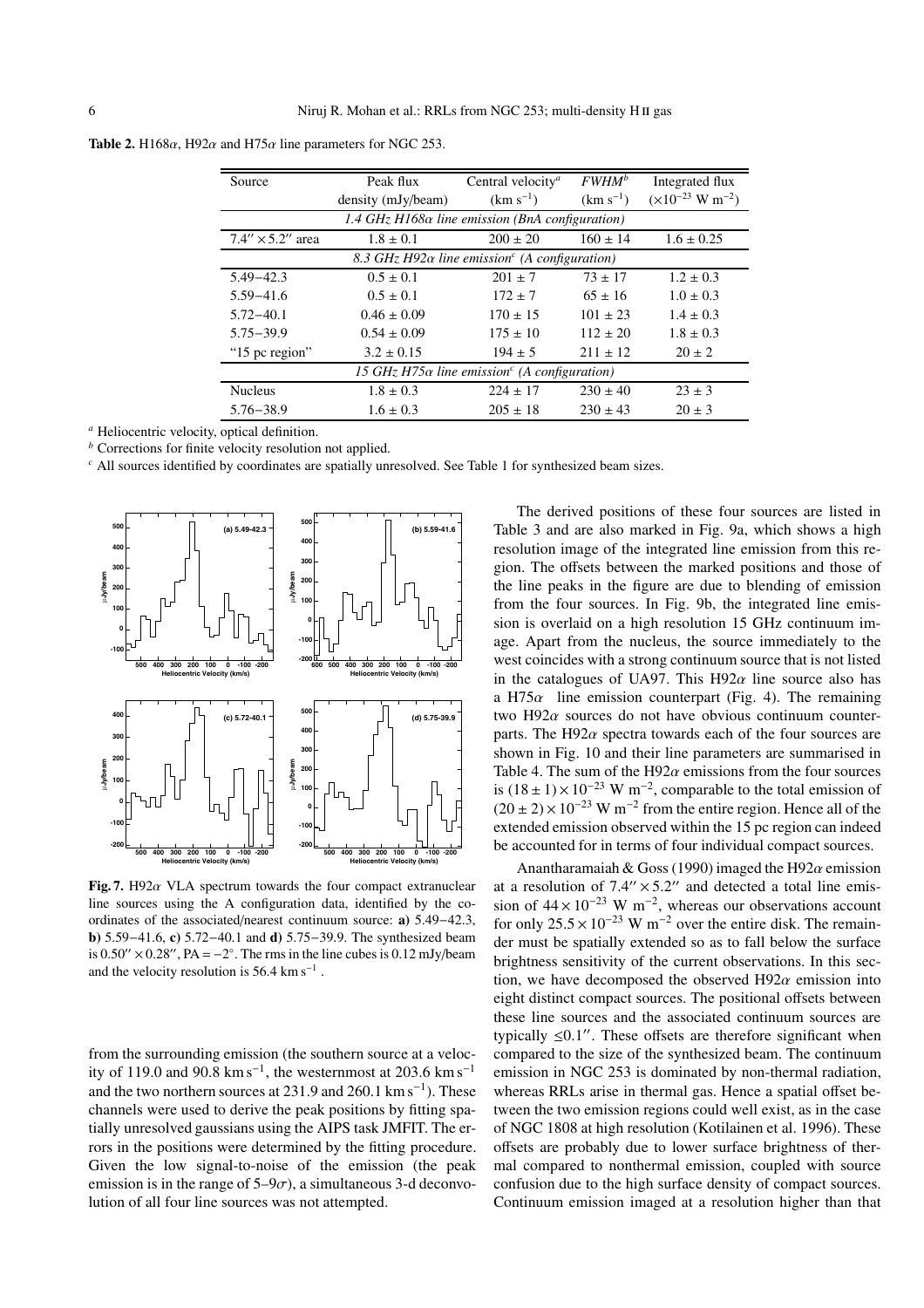

**Fig. 8.** VLA A configuration images of the H92 $\alpha$  line emission in individual spectral channels in the central "15 pc region" of NGC 253, at higher resolution. The central heliocentric velocity of each channel is marked in each frame. Line emission in every alternate channel is independent due to Hanning smoothing. The synthesized beam is  $0.41'' \times 0.22''$ ,  $PA = 10°$  and the rms in the channel images is  $0.13$  mJy/beam. The contour levels are (–3, 3, 3.5, 4, 4.5, 4.75, 5, 5.5, 5.8, 6, 6.5, 7, 7.5) times the rms.

**Table 3.** Positions of the H92 $\alpha$  and H75 $\alpha$  line emitting sources in the 15 pc region.

| Source                      | RА                                        | Dec                               |
|-----------------------------|-------------------------------------------|-----------------------------------|
|                             | (B1950.0)                                 | (B1950.0)                         |
|                             | The four $H92\alpha$ sources (see Fig. 9) |                                   |
|                             | 0.002(2)                                  | $2\rlap{.}^{\prime\prime}90\,(5)$ |
| $\mathcal{D}_{\mathcal{L}}$ | 0.022(2)                                  | 2''31(5)                          |
| 3                           | 0.026(1)                                  | $2\rlap{.}^{\prime\prime}87(2)$   |
| 4                           | 0.044(1)                                  | $2\rlap{.}^{\prime\prime}80(2)$   |
|                             | The second H75 $\alpha$ source            |                                   |
| $5.76 - 38.9$               | 0.019(2)                                  | $-2$ ''94 $(5)$                   |

NOTE: The coordinates are with respect to  $00^{\text{h}}45^{\text{m}}05\rlap{.}^{\text{m}}3751$ ; −25◦33- 41. --85, which is the (B1950.0) position of 5.75−41.8 in the 8.3 GHz image after applying positional corrections (Sect. 3.1). Positive offsets are for eastward and northward directions. The gaussian fitting errors in the final decimal place are given in parenthesis.

of the current images should be able to delineate the actual continuum counterparts of the RRL sources.

# **5. A multi-density model for the ionised gas in NGC 253**

RRL data can be used, along with the associated radio continuum measurements, to model the physical properties of the line emitting (photo-)ionised gas. The atomic level populations are derived<sup>3</sup> assuming they are not in local thermodynamic equilibrium (LTE). The ionized gas is modelled either as a uniform sphere, a slab or a collection of spherical HII regions, all of constant density. Density, electron temperature, size (radius for spherical models and lateral size and thickness for slab models) and the number of HII regions (for the collection of HII regions model) are free parameters. The temperature of the photo-ionized gas in all the models is taken to be 7500 K, a value typical of galactic HII regions, since the results of the models do not depend significantly on the temperature. The values for the continuum and line flux densities are calculated for a grid of values of the free parameters and the observed flux densities are used to constrain the solution space. The range of derived values of the free parameters is determined primarily by the observational errors in the flux densities. Externally stimulated emission is also considered (in addition to internally stimulated emission, see Anantharamaiah et al. 1993) using the observed value of the continuum flux density. It is found that the derived range of the free parameters allow for substantial externally stimulated emission as well, but the values of these parameters are not affected significantly due to limits to the continuum brightness temperature. Further details of the modelling procedure have been described in Mohan et al. (2001), and references therein. In Sect. 5.1, we attempt to model the entire low-resolution multi-frequency RRL data as arising from a single component of ionised gas with uniform properties. In Sect. 5.2, we use our higher resolution observations of cm-wave RRLs to derive the properties of the individual line emitting regions, and finally, in Sect. 4.3, we propose a multi-density model for the ionised gas component in NGC 253.

The departure coefficients are taken from a program by Salem & Brocklehurst (1979), modified by Walmsley & Watson (1982) and Payne et al. (1994).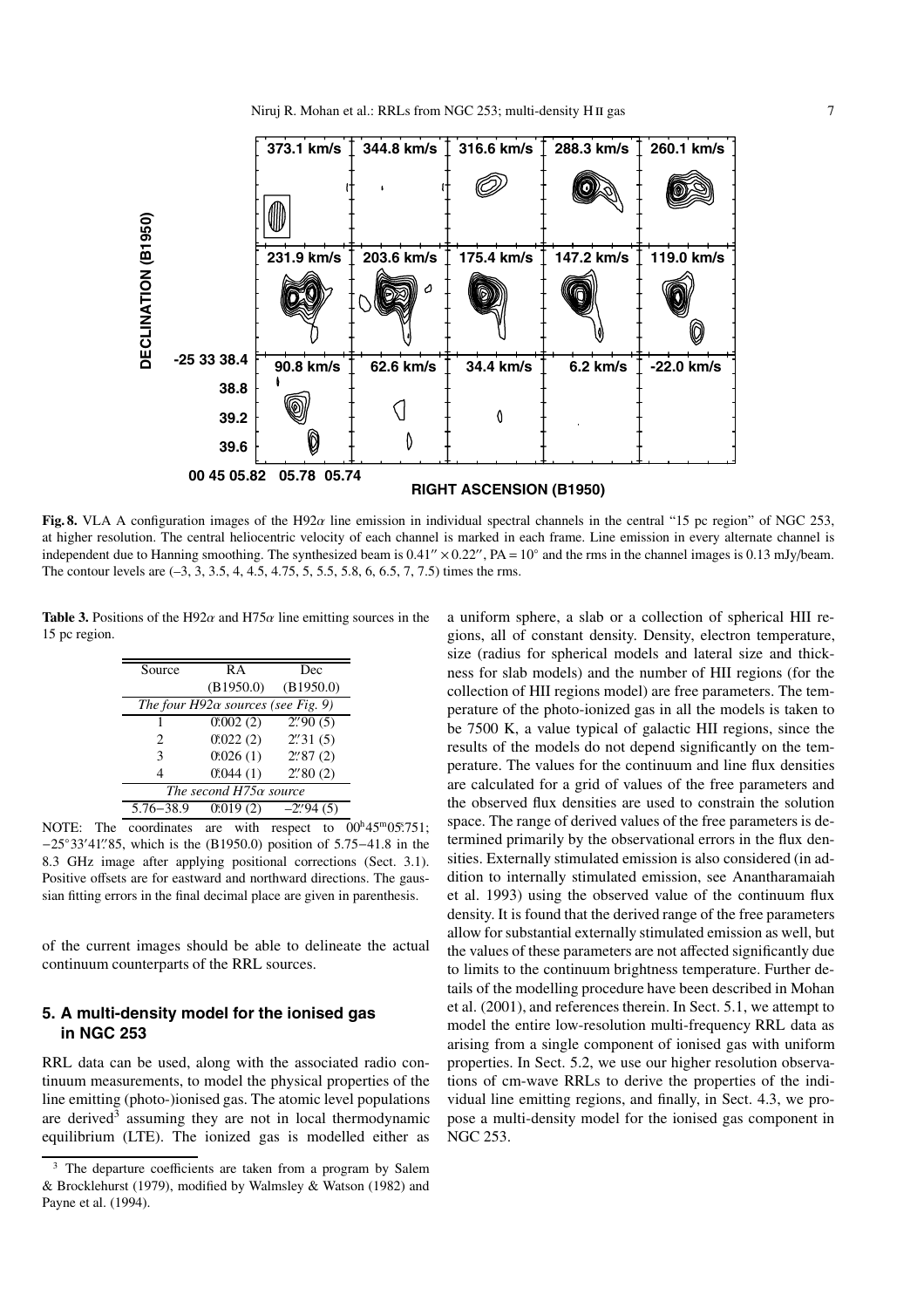

**Fig. 9. a)** High resolution integrated VLA H92 $\alpha$  line emission from the 15 pc region, summed over velocities 316.6 to 90.8 km s<sup>-1</sup>. The synthesized beam is  $0.38'' \times 0.20''$ , PA =  $-2°$ . The contour levels are  $(1, 1.4, 1.8, 2.2, 2.6, 3.3.4, 3.8, 4.2, 4.6, 5)$  times  $10<sup>3</sup>$  Jy/beam  $\times$  Hz. The "star" symbols mark the derived positions of the four line sources, as listed in Table 3. **b**) The positions of the four  $H92\alpha$  sources are marked as "star symbols" on the contours of 15 GHz continuum emission imaged at high resolution. The 15 GHz continuum image is aligned using the continuum and line emission from the radio nucleus. The synthesized beam of the continuum image is  $0.22'' \times 0.10''$ ,  $PA = -15^\circ$ .

# 5.1. Modelling the low-resolution RRL data

Puxley et al. (1997) detected the 99 GHz H40 $\alpha$  line in NGC 253 using single-dish observations and also compiled low resolution interferometric RRL observations at 1.4 GHz, 4.8 GHz and 8.3 GHz (Anantharamaiah & Goss 1990). They show that the RRL data from 1.4 GHz up to 99 GHz is well fit by a  $F_v \sim v^2$  curve (that is, the line spectral index  $\alpha = 2$ ). In fact, our revised estimate of the 1.4 GHz line flux density



**Fig. 10.** The VLA A configuration  $H92\alpha$  spectra towards the line emitting sources in the 15 pc region, obtained towards the positions listed in Table 3. The synthesized beam is  $0.51'' \times 0.28''$ , PA =  $-2^\circ$ . The rms noise in the channel images is 0.12 mJy/beam.

lies much closer to the best fit line than the earlier measurement. These data are plotted in Fig. 11. A function of the form  $F_v \propto v^{\alpha}$  is fit to the data and the best fit value of  $\alpha$  is  $1.93 \pm 0.04$ . The theoretically expected dependence of  $F_v$  on frequency when  $\tau_c \ll 1$ ,  $|\tau_l| \ll 1$ , assuming LTE conditions and neglecting pressure broadening, is indeed  $F_v \sim v^2$ , as noted by Puxley et al. (1997). They therefore suggest that all of the RRL emission from 1.4 GHz up to 99 GHz arises in LTE gas which is optically thin. This result is surprising since we do not expect either LTE conditions or optically thin conditions to hold for ionised gas over this range of frequencies.

In Fig. 12 we show the theoretical contours of the spectral index  $\alpha$  between 1.4 GHz and 99 GHz as a function of electron density and emission measure *EM*, including pressure broadening, for LTE as well as for non-LTE conditions. In the LTE case,  $\alpha$  is quite close to 2.0 for *EM* < 10<sup>6</sup> pc cm<sup>-6</sup> (or  $\tau_c$  at 1.4 GHz < 0.4) and increases for higher values of *EM* due to optical depth effects. The weak dependence of  $\alpha$  on density for low values of *EM* is due to pressure broadening. However, the behaviour of  $\alpha$  is very different for the non-LTE case. The value of  $\alpha$  is closer to 2.0 for certain high-EM regions in the density-*EM* plane compared to the LTE case. The ratio between the non-LTE and LTE flux densities is  $1/b_n$  ( $b_n$ is the departure coefficient for level *n*), and is hence close to unity, only for optically thin regimes. Hence, an LTE analysis of the line emission, as performed by Puxley et al. (1997), based on the observed  $v^2$  dependence, will not be valid if the optical depth is  $≥0.5$ .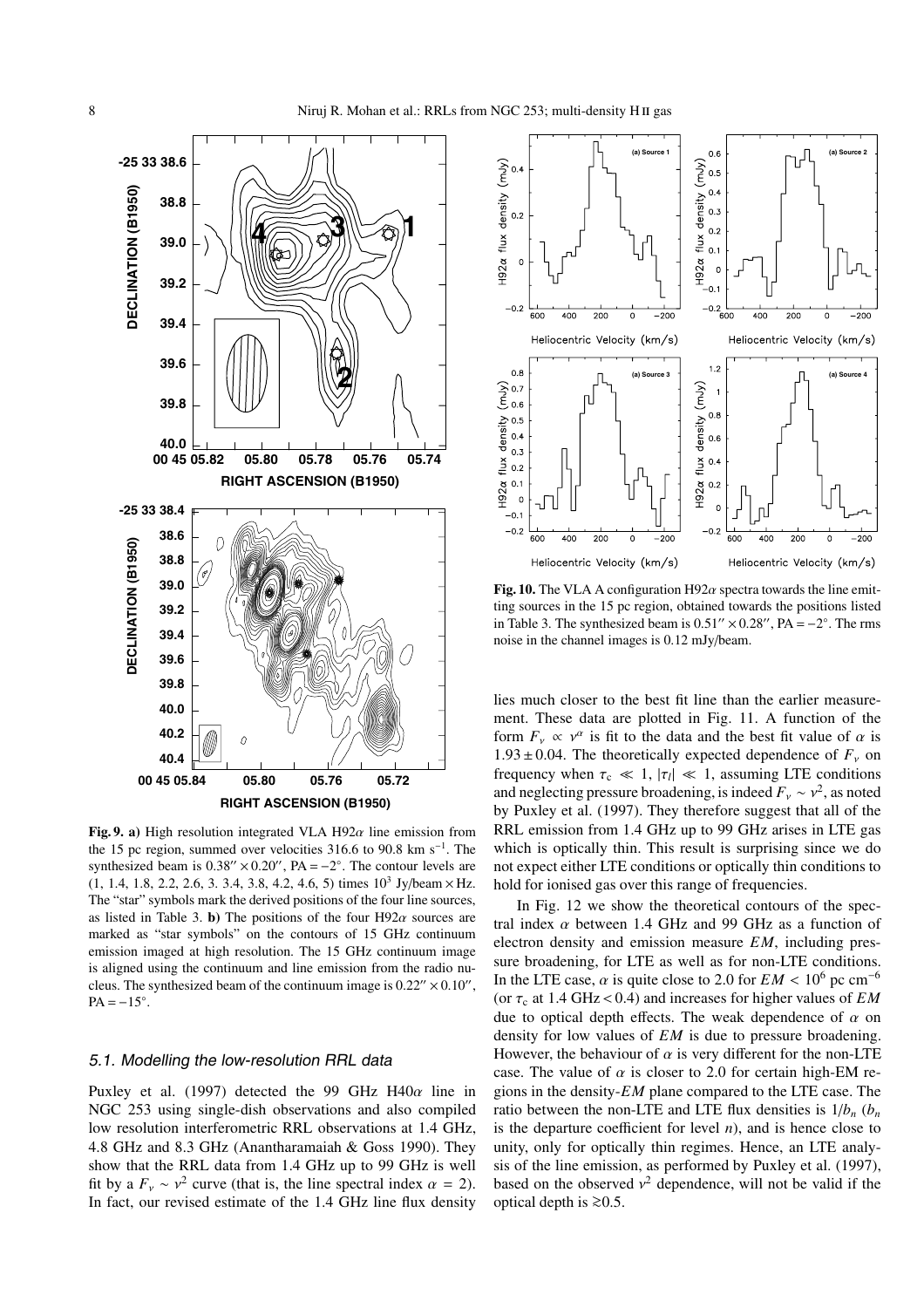**Table 4.** Parameters for the H92 $\alpha$  sources in the 15 pc region.

| Source       | Peak line       | Central                      | $FWHM^b$      | Integrated flux                      |             | Continuum <sup>c</sup> |        | Source <sup><math>d</math></sup> |
|--------------|-----------------|------------------------------|---------------|--------------------------------------|-------------|------------------------|--------|----------------------------------|
| name         | flux density    | velocity <sup><i>a</i></sup> |               | $(\times 10^{-23} \text{ W m}^{-2})$ |             | (mJy/beam)             |        | size                             |
|              | (mJy/beam)      | $(km s^{-1})$                | $(km s^{-1})$ | H92 $\alpha$                         | $H75\alpha$ | 8.3 GHz                | 15 GHz |                                  |
| source $1^e$ | $0.5 \pm 0.1$   | $\sim$ 220                   | $\sim$ 150    | $\sim$ 2                             | <9.1        | 10.5                   | 9.5    | unres.                           |
| source 2     | $0.6 + 0.1$     | $180 \pm 10$                 | $220 + 20$    | $3.9 \pm 0.4$                        | <9.1        | 30                     | 26     | unres.                           |
| source 3     | $0.75 + 0.06$   | $200 \pm 10$                 | $240 \pm 22$  | $5.1 \pm 0.9$                        | $20 + 3$    | 34                     | 35     | unres.                           |
| source 4     | $1.15 \pm 0.06$ | $192 \pm 6$                  | $198 \pm 13$  | $6.7 + 0.5$                          | $23 + 3$    | 64                     | 59     | unres.                           |

*<sup>a</sup>* Heliocentric velocity, optical definition.

*<sup>b</sup>* Corrections for finite velocity resolution not applied.

*<sup>c</sup>* Continuum flux per synthesized beam measured at the position of the line emission.

*d* Spatially unresolved, angular size  $\leq 0.35$ ".

 $e^e$  The H92 $\alpha$  parameters of source 1 are less certain.



**Fig. 11.** Integrated line flux density vs. frequency for NGC 253 for low resolution RRL data. The error bars are marked and the solid line is the best linear fit through the data. 1.4 GHz data: our work; 4.8 GHz and 8.3 GHz data: Anantharamaiah & Goss (1990); 99 GHz data: Puxley et al. (1997).

Therefore we investigate whether the observed line flux densities and the  $v^2$  dependence of the integrated RRL flux from NGC 253 can indeed be modelled as emission arising from a single parcel of gas. The ionised gas is modelled as a rectangular slab at  $T_e$  = 5000 K, with the density  $n_e$ , lateral extent and thickness being the free parameters. The gas is required to produce the observed integrated line flux densities at the four frequencies. The valid solutions obtained violate two observational constraints. The minimum lateral angular extent  $({\sim}10'')$  is larger than the observed value  $({\le}6'')$ . Additionally, the predicted thermal continuum at 99 GHz is much higher than the estimated value from the observations



**Fig. 12.** The expected dependence of the line spectral index  $\alpha$  (defined as  $F_v \propto v^{\alpha}$ , where  $F_v$  is the integrated flux density of the RRL at frequency *v*) between the 1.4 GHz H166 $\alpha$  and the 99 GHz H40 $\alpha$  line flux densities as a function of density and emission measure under **a)** LTE conditions and **b)** non-LTE conditions. The boxes mark the solution space for Components I (open box) and II (hatched box) of the ionised gas, derived in Sects. 5.2 and 5.3.

of Carlstrom (1990) and Peng et al. (1996). In a model where the calculated flux densities are normalised, and only the calculated line spectral index  $\alpha$  is constrained to be consistent with the observed value of  $\alpha = 1.93 \pm 0.04$ , no solutions are obtained for LTE emission within  $2\sigma$ . The acceptable non-LTE models in this case are confined to  $n_e \le 100$  cm<sup>-3</sup> and  $EM \le 10^4$  with some isolated high density solutions as well. An observed spectral index of two, therefore, cannot be used to infer emission measures assuming LTE conditions.

Hence, all of the RRL emission from 1.4 GHz up to 99 GHz cannot arise in the same component of ionised gas. However, the morphology of the line emission in the H92 $\alpha$  line images is observed to be complex and consists of individual sources, which may have different properties (for example, the line from the radio nucleus arises in gas at a density 10 times higher than derived in the above models and contributes about 10% of the total ionisation derived; Mohan et al. 2002). Therefore each of the compact line emitting sources must be modelled separately, as is done in the following section.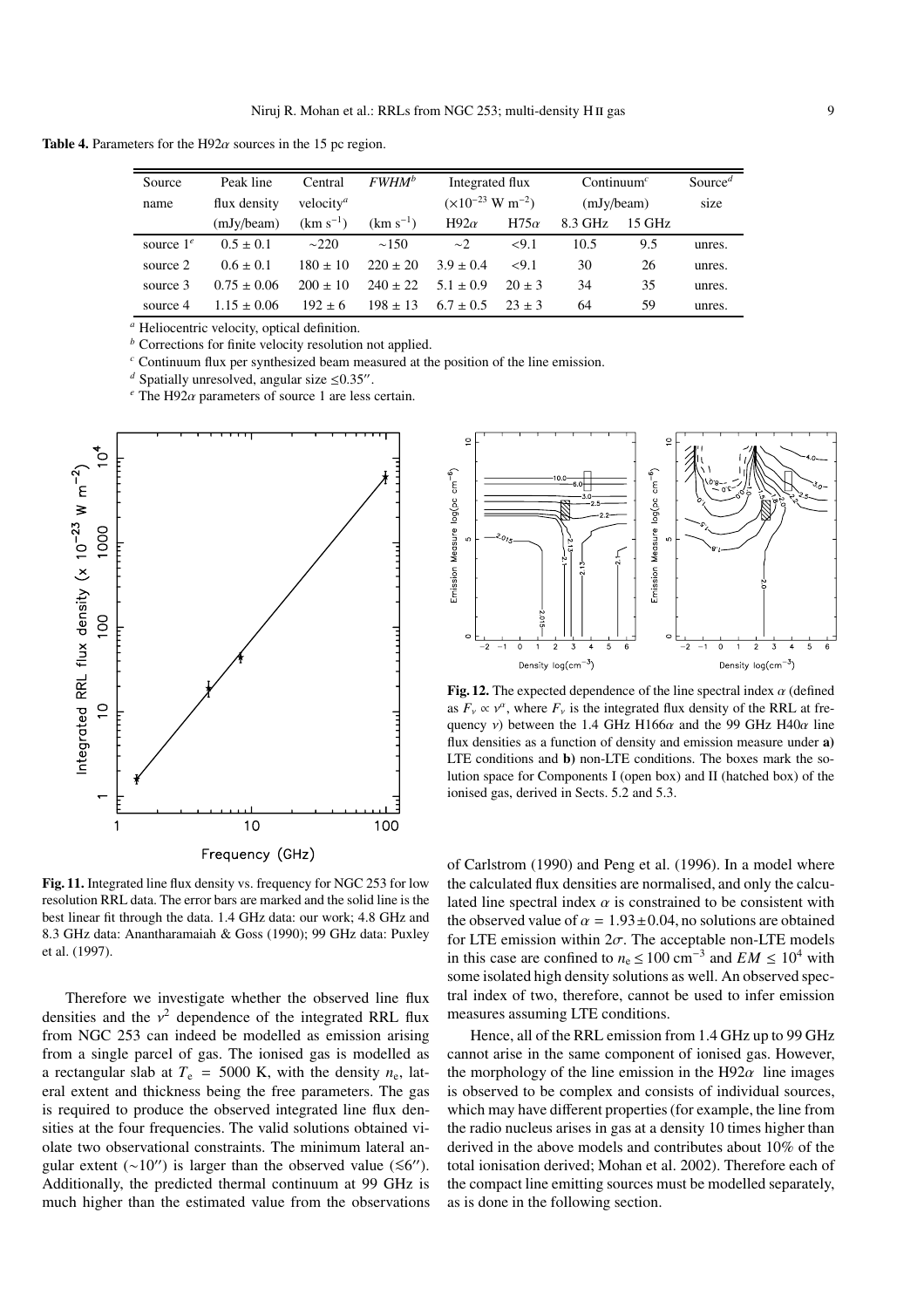**Table 5.** Model results for the extranuclear  $H92\alpha$  sources.

| Parameter                                                 | $5.49 - 42.3$ | $5.59 - 41.6$  | $5.72 - 40.1$ | $5.75 - 39.9$               |
|-----------------------------------------------------------|---------------|----------------|---------------|-----------------------------|
| Density $(\times 10^3 \text{ cm}^{-3})$                   | $4 - 10$      | $2 - 20$       | $2 - 10$      | $2 - 10$                    |
| Effective size (pc)                                       | $2 - 3.5^a$   | $1 - 5$        | $1.4 - 2.7$   | $1.7 - 2.9$                 |
| $\tau_c$ at 8.3 GHz                                       | $0.2 - 1.5$   | $0.2 - 3$      | $0.2 - 1.2$   | $0.1 - 1.5$                 |
| $S_{\text{ff}}$ at 8.3 GHz (mJy)                          | $0.5 - 0.7$   | $1 - 2.5$      | $2 - 3$       | $2 - 3$                     |
| $N_{\text{Lyc}}$ (×10 <sup>51</sup> ph. s <sup>-1</sup> ) |               | $\overline{c}$ | $1 - 10$      | $2 - 5$                     |
| Mass $(\times 10^3 M_{\odot})$                            | $0.16 - 0.36$ | $0.3 - 1$      | $0.35 - 1.3$  | $\mathcal{D}_{\mathcal{L}}$ |
| 4.8 GHz free-free flux density (mJy)                      | $0.2 - 0.4$   | $0.7 - 2$      | $1 - 4$       | $1 - 2.5$                   |
| 99 GHz free-free flux density (mJy)                       | $0.7 - 0.9$   | $1.3 - 2$      | $2 - 3.5$     | $2 - 4$                     |
| 1.4 GHz line flux ratio <sup>b</sup> $(\%)$               | $\Omega$      | 0.1            | $\leq$ 1      | 0.05                        |
| 4.8 GHz line flux ratio <sup>b</sup> $(\%)$               | $0.2 - 0.8$   | $0.7 - 1.8$    | $1 - 4$       | $1 - 2.5$                   |
| 99 GHz line flux ratio <sup>b</sup> $(\%)$                | $0.2 - 0.3$   | $0.4 - 0.7$    | 0.7           | 0.7                         |

*<sup>a</sup>* Only thin slab solutions with thickness between 0.01–0.04 pc.

*b* Ratio of predicted RRL flux of the eight H92 $\alpha$  sources to the observed value.

# 5.2. Modelling the cm-wave RRLs: High density ionised gas

The physical properties of the compact  $H92\alpha$  emitting sources can be modelled in a more realistic fashion with our high resolution data since the smaller synthesized beam size strongly constrains the projected lateral size of the ionised gas. The four extranuclear line sources and the four sources inside the central 15 pc region are modelled individually. The models are constrained to produce the observed H92 $\alpha$  and H75 $\alpha$  flux densities. The free-free emission at 8.3 GHz and 15 GHz is also constrained to be less than the measured continuum flux densities. Further, the angular size of the gas in these spatially unresolved sources is constrained to be <0.35", corresponding to the size of the synthesized beam. The observational constraints used in the modelling are summarised in Table 2 for the extranuclear sources and in Table 4 for the sources in the 15 pc region. The valid solutions obtained for the extranuclear sources are listed in Table 5 and notes on each object are given below.

- (1) *5.49*−*42.3:* No solutions are obtained for a spherical HII region model; uniform slab models yield solutions corresponding to thin slabs. Since this source is not listed as a H $\alpha$  emitter by Forbes et al. (2000), the integrated H $\alpha$  flux of  $2 \times 10^{-15}$  W m<sup>-2</sup> derived from the ionisation rate implies a (foreground) extinction of  $A_V > 10$ .
- (2) *5.59*−*41.6 (*=*IR peak ?):* Piña et al. (1992), Sams et al. (1994) and others have shown that the radio nucleus and the IR peak are two separate objects, and that astrometric errors do not allow an unambiguous association of any other radio source with the IR peak. The closest radio sources are 5.59–41.6 and 5.62–41.3, which have spectral indices of  $+0.61 \pm 0.15$  and  $-0.21 \pm 0.14$  respectively, and are hence dominated by thermal gas. However, the detection of recombination lines from 5.59−41.6 leads us to suggest that this is indeed the IR peak. This issue is discussed further in Sect. 6.1.
- (3) *5.72*−*40.1:* We model the line emission from this thermal object along with the continuum constraints derived

by UA97. The derived gas mass, density, and size are similar to the UA97 values. However, only an insignificant fraction of the continuum at  $v \leq 8.3$  GHz is thermal, whereas the continuum spectral index is observed to be flat at frequencies <sup>&</sup>gt;∼4.8 GHz. Hence, a single-density model cannot explain the observed flat spectral index as well as the RRL emission. Using the estimated  $H\alpha$ strength of  $1.2 \times 10^{-14}$  W m<sup>-2</sup> and identifying the source with a H $\alpha$  knot in Forbes et al. (2000) ~0.4" eastwards, the (foreground) extinction  $A_V$  is estimated to be 13.

(4) *5.75*−*39.9:* The line emitting gas is modelled assuming that the free-free flux density of the thermal gas does not exceed the measured continuum of 5.5 mJy at 8.3 GHz. No H $\alpha$  or IR emission knots are observed in this region (Forbes et al. 2000) and hence the extinction  $A_V$  must  $be > 9.$ 

The solutions obtained for the sources in the central 15 pc region are similar for a uniform sphere as well as a rectangular slab geometry, and are described in Table 6. The derived range of densities for sources 1 and 2 are wider than those for sources 3 and 4 since only upper limits to the H75 $\alpha$  line flux density are available for the former two. The spectral indices of RRL flux density between pairs of frequencies from 1.4 GHz to 99 GHz derived from the models range between 0.5 and 5.0 which differ significantly from 2.0 (see Sect. 5.1). The derived properties of the four sources (Table 6) are similar.

The gas densities of the eight compact  $H92\alpha$  sources lie in the range  $5 \times 10^3 - 10^4$  cm<sup>-3</sup>, similar to compact HII regions in our galaxy. To illustrate the advantage of high resolution observations (which set stricter constraints on the projected size), we also model the 15 pc region as a whole. The results obtained are different compared to those derived above (lower densities, larger sizes and a dominant contribution from stimulated emission). However, the results are similar to those derived by Puxley et al. (1997) from low resolution data. Hence, high resolution observations are essential for reliably determining the properties of the compact component of ionised gas.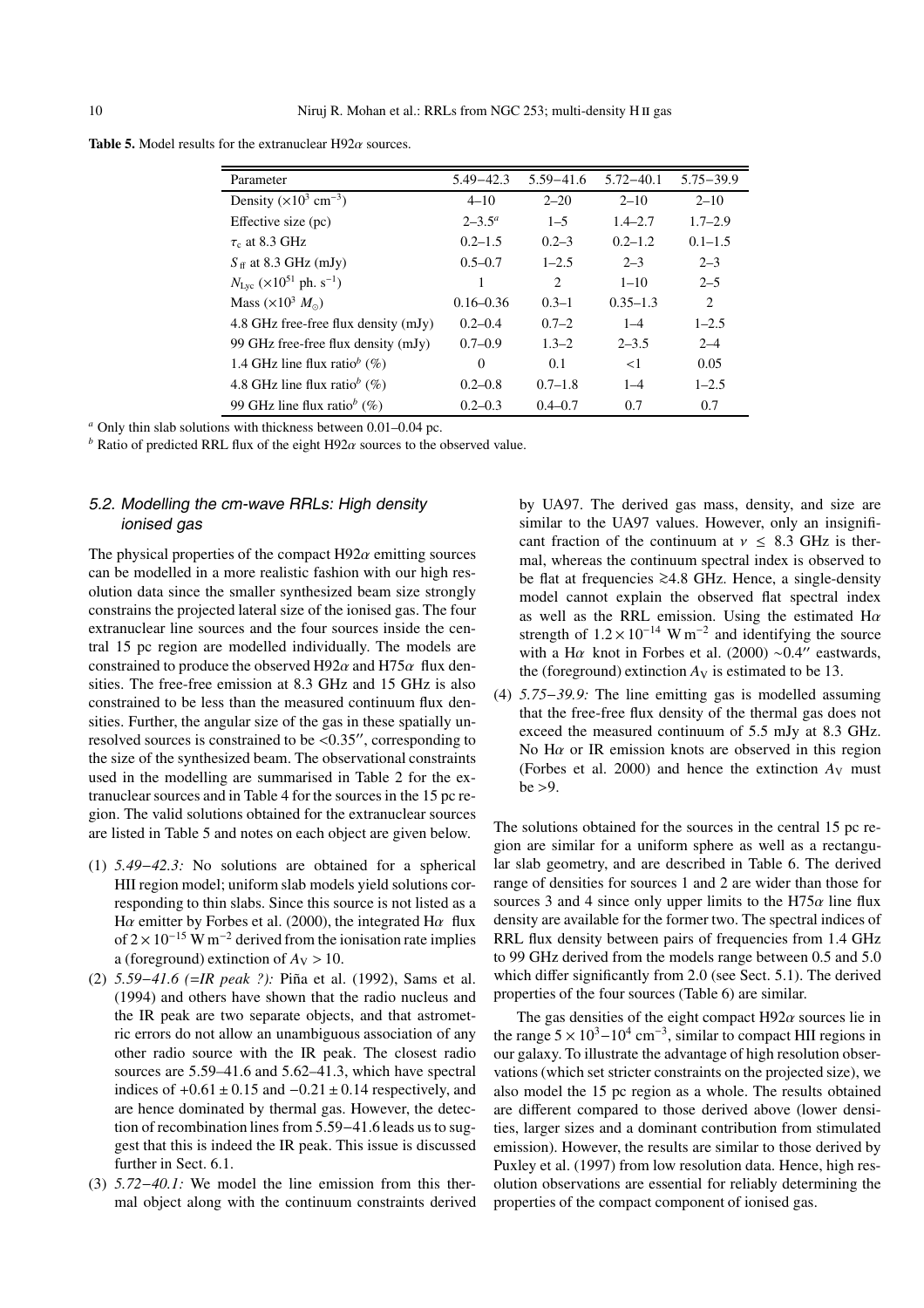**Table 6.** Model results for the H92 $\alpha$  sources in the 15 pc region.

| Parameter                                                 | Source $1^a$   |         | Source $2^a$ |                | Source 3    | Source 4  |
|-----------------------------------------------------------|----------------|---------|--------------|----------------|-------------|-----------|
|                                                           | Low            | High    | Low          | High           |             |           |
| Density $(\times 10^3 \text{ cm}^{-3})$                   | $\overline{c}$ | 10      | 0.9          | 6              | $8 - 10$    | $7 - 10$  |
| Effective size (pc)                                       | 5              | 1.8     | 6.4          | $2.6 - 3.7$    | $2 - 2.5$   | 2.5       |
| $\tau_c$ at 8.3 GHz                                       | 0.2            | 1.7     | 0.05         | 0.8            | $1 - 2.5$   | $1 - 2$   |
| $S_{\text{ff}}$ at 8.3 GHz (mJy)                          | 0.4            | 0.3     | 2            | 4              | 6           | 5.5       |
| $N_{\text{Lyc}}$ (×10 <sup>51</sup> ph. s <sup>-1</sup> ) | $2.5 - 5$      | $4 - 5$ | 1.5          | $\overline{4}$ | $8 - 15$    | $6 - 14$  |
| Mass $(\times 10^3 M_{\odot})$                            | $3 - 5$        | 0.8     | 3.2          | 1.3            | $1.5 - 2.5$ | $1.3 - 2$ |
| 4.8 GHz free-free flux density (mJy)                      | $3 - 5$        | 1.6     | 1.2          | $3 - 5$        | 2.7         | $2.5 - 5$ |
| 99 GHz free-free flux density (mJy)                       | $2.3 - 4.3$    | 4       | 1.8          | $2 - 7$        | $6 - 10$    | $6 - 12$  |
| 1.4 GHz line flux ratio <sup>b</sup> $(\%)$               |                | 0.05    | 19           | 0.1            | 0.05        | 0.05      |
| 4.8 GHz line flux ratio <sup>b</sup> $(\%)$               | 5              | 1.6     | 13           | 5              | 3.5         | 5         |
| 99 GHz line flux ratio <sup>b</sup> $(\%)$                | 0.8            | 1.1     | 0.3          |                | 2.5         | 2.5       |

*<sup>a</sup>* For sources 1 and 2, the density range is large; typical low and high density solutions are listed.

*b* Ratio of predicted RRL flux of the eight H92 $\alpha$  sources to the observed value.

**Table 7.** Observational and derived parameters of Components I, II and III.

| Observational parameter                                                   | Component I  | <b>Observations</b> | Comp.s II+III |
|---------------------------------------------------------------------------|--------------|---------------------|---------------|
|                                                                           |              | (low res.)          | (expected)    |
| H166 $\alpha$ at 1.4 GHz ( $\times$ 10 <sup>-23</sup> W m <sup>-2</sup> ) | $0.03 - 0.3$ | 1.6                 | $1.5 \pm 0.4$ |
| H110 $\alpha$ at 4.8 GHz ( $\times$ 10 <sup>-23</sup> W m <sup>-2</sup> ) | $3.4 - 6.9$  | 19.1                | $14.5 \pm 4$  |
| H92 $\alpha$ at 8.3 GHz ( $\times$ 10 <sup>-23</sup> W m <sup>-2</sup> )  | 25.5         | 44.4                | $19 \pm 3$    |
| H40 $\alpha$ at 99 GHz ( $\times$ 10 <sup>-23</sup> W m <sup>-2</sup> )   | 564          | 6270                | 5706          |
| $1.4$ GHz continuum (mJy)                                                 | 10           | 852                 | < 842         |
| 4.8 GHz continuum (mJy)                                                   | $11 - 27$    | 1000                | <990          |
| 8.3 GHz continuum (mJy)                                                   | 25           | 800                 | < 775         |
| 99 GHz continuum (mJy)                                                    | $23 - 42$    | 75                  | < 52          |
| Derived parameter                                                         | Component I  |                     | Component II  |
| Density $(cm^{-3})$                                                       | $\sim 10^4$  |                     | 300-1000      |
| Size (pc)                                                                 | <10          |                     | $30 - 60$     |
| $N_{\text{Lyc}}$ (×10 <sup>52</sup> s <sup>-1</sup> )                     | 4            |                     | $3 - 6$       |

Column (1): Parameter; Col. (2): predicted value of the parameter, summed over the eight compact H92 $\alpha$  sources (Component I, see Sect. 5.2); Col. (3): observed value of parameter, from low resolution data; Col. (4): the difference between Col. 3 and Col. 2, which is modelled as Components II and III in Sect. 5.3.

# 5.3. Modelling the decimetre-wave RRLs: Multi-density medium

The sum of the observed continuum and line flux densities of the eight H92 $\alpha$  sources, derived in Sect. 5.2, are listed in Table 7 (as Component I). This component contributes no more than 2% (or 21% for the low density models) of the observed H166 $\alpha$  emission at 1.4 GHz, between 18–36% of the H110 $\alpha$  emission at 4.8 GHz and about 9% of the H40 $\alpha$  emission at 99 GHz. Therefore, in order to explain the remaining RRL emission at these frequencies, additional components of ionised gas, different from that detected in our high resolution H92 $\alpha$  data, must exist. No plausible models can account for the remainder of the 1.4 GHz as well as the 99 GHz line emissions to arise in the same component of gas. Ionised gas at densities >10<sup>4</sup> cm<sup>-3</sup> is needed to account for the observed mm-RRL emission, and this gas would produce negligible line emission at 1.4 GHz due to continuum optical depth effects. Hence, a minimum of three components of ionised

gas seem to be needed to explain all of the RRL data on NGC 253: Component I which produces the high brightness part of the H92 $\alpha$  emission, described in the previous section, Component II which explains most of the 1.4 GHz line and the remainder of the 4.8 GHz and 8.3 GHz lines, and Component III, which leads to the mm-wave line emission.

Component II is modelled to produce all of the remaining 1.4 GHz, 4.8 GHz and 8.3 GHz line emissions, with the 99 GHz line flux density imposed as an upper limit. The transverse size is constrained to be  $\langle 7.5''$ , the size of the low resolution emissions. The derived electron densities are between 300–1000 cm−3, effective sizes between 30–60 pc and ionising photon rate is  $(3-6) \times 10^{52}$  s<sup>−1</sup>. The stimulated emission component due to the background nonthermal radiation is between 50–90%. If the stimulated emission is set to zero, we obtain solutions for densities between 200–500 cm−3, but with very similar ionisation rates. The derived properties of the gas in Components I and II are listed in Table 7. This gas (Component II) contributes 10–12% of the remaining 99 GHz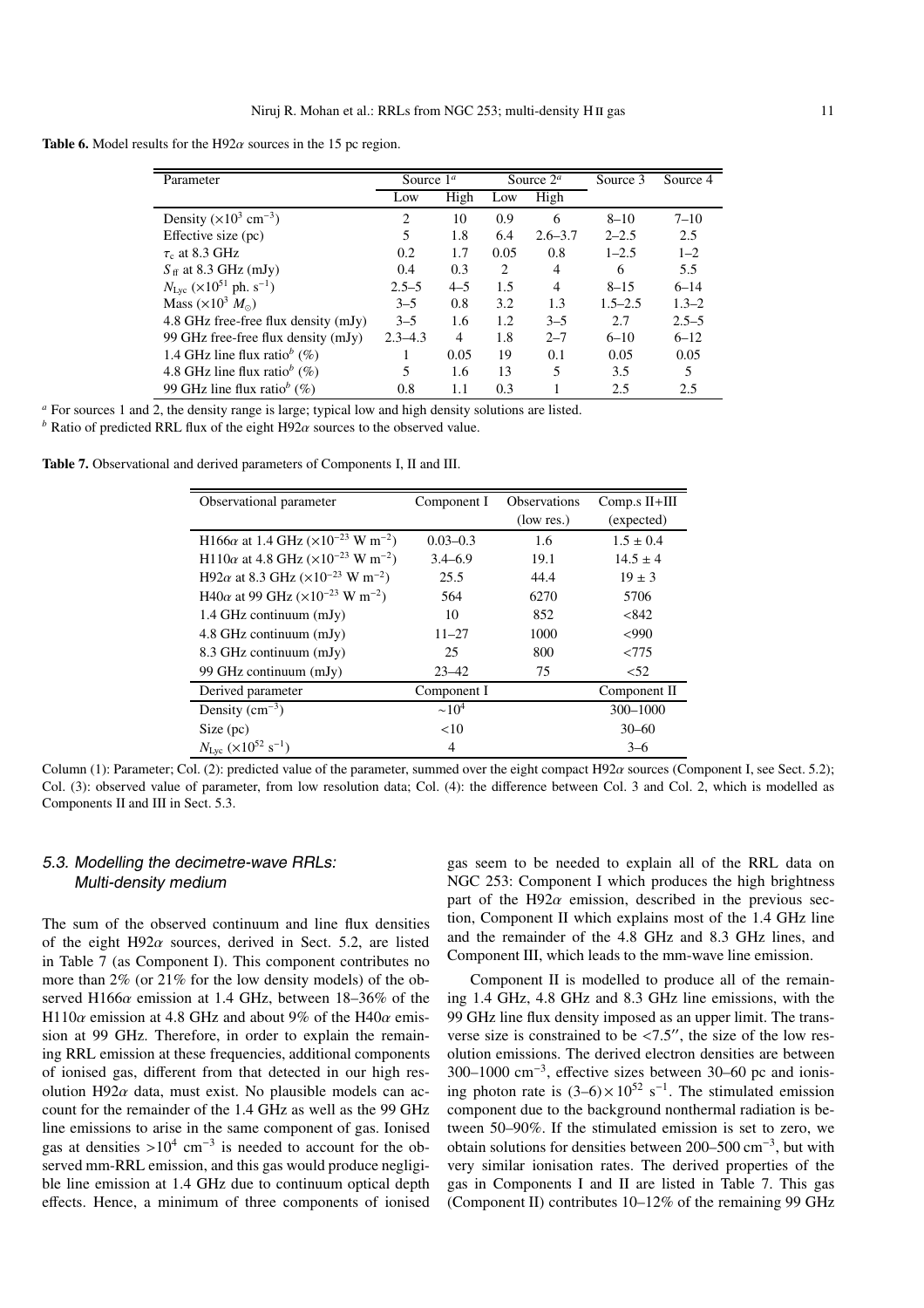emission. Hence a third higher density component is obviously necessary. Since the  $H40\alpha$  line was detected by Puxley et al. (1997) at low signal to noise, we do not attempt to model this high frequency line emission in detail.

#### **6. Discussion**

Though high resolution radio continuum observations of NGC 253 exists, recombination lines provide additional advantages. The local gas density can be derived from RRLs whereas continuum data yield only the rms density, and the densities derived in this work are higher than the rms densities for some of the thermal sources. Moreover, the thermal fraction of the continuum emission is not known accurately due to the large errors in the observed continuum spectral indices. Such errors also result to difficulties in determining free-free optical depth effects, especially in the case of multiple density components inside a single source.

The continuum spectral index measurements by UA97 indicate that thermal gas is present over a substantial area and also forms a significant part of the continuum emission from a number of compact sources. Hence, it is notable that 8.3 GHz and 15 GHz line emission is detected from only a handful of sources, which may be ascribed partly to lack of adequate sensitivity. Additionally, since the observed RRLs are sensitive primarily to gas at densities  $10^3$ – $10^4$  cm<sup>-3</sup>, the line emission would not be traced efficiently by high resolution observations of the H92 $\alpha$  line emission if a substantial part of the thermal gas detected in the continuum is at very different densities. Lower density diffuse gas, for example, can give rise to cm-wave RRL emission which is below the sensitivity limit of our observations while still being able to make the observed continuum spectral index flatter, thus explaining the presence of thermal sources not detected in RRLs in our observations.

#### 6.1. The IR peak

The IR peak dominates the NIR and MIR continuum, Brγ and [NeII] lines and accounts for 10% of the total bolometric IRAS flux from NGC 253, and is hence a prominent thermal source. However, this source is not conspicuous in the radio continuum image which is understandable since the total radio continuum is predominantly non-thermal. Brγ data from Forbes et al. (1993) implies a free-free flux density in the radio of only ∼1 mJy for the IR peak for optically thin gas (and 2.5 mJy for  $A_V = 10$ ); observations of Kalas & Wynn-Williams (1994) are consistent if a large MIR excess is present. However, the IR peak does not have a strong RRL counterpart, which is surprising. Much higher extinction towards the central 15 pc region than towards the IR peak could be invoked. Nevertheless, since the 12.8  $\mu$ m [NeII] emission is much stronger towards the IR peak than towards the centre, the required extinction towards the latter would need to be unrealistically high, unless most of the Ne in the centre is doubly ionised due to the AGN. However, low density models can be constructed which can explain the weak RRL emission along with a high star formation rate. Hence we suggest that the thermal gas in the IR peak is probably at densities lower than  $\sim$ few 100 cm<sup>-3</sup> and is therefore not prominent in high frequency line observations. We predict that a high resolution observation of the H166 $\alpha$  line using the VLA in the A configuration would show the IR peak to be a prominent line source since this line is more sensitive to low density gas and the VLA in the A configuration will be able to resolve the IR peak from the surrounding emission.

#### 6.2. Ionisation sources of cm-RRL emitting gas

It was argued by Mohan et al. (2002) that the RRL emitting gas in the radio nucleus is ionised by a weak central AGN, for which additional evidence was presented by Weaver et al. (2002). The nature of ionisation of the remainder of H92 $\alpha$  emission is discussed in this section.

If the individual H92 $\alpha$  RRL sources in the 15 pc region are ionised by stars, the derived values of the ionisation rates and sizes imply the presence of a Super Star Cluster (SSC) within each (based on the typical sizes and luminosities of SSCs derived by Meurer et al. 1995). Similarly, massive clusters or SSCs would be required for the four sources outside the central region. However, the radio recombination line widths (presumably caused by the expansion of the HII regions) are supersonic,  $\sim$ 200 km s<sup>-1</sup> for the central sources and 70–100 km s<sup>-1</sup> for the latter ones. Hence the dynamical age for the ionised gas is ∼10<sup>4</sup> years for all of the sources in the central 15 pc region and between  $(4-10) \times 10^4$  years for the extranuclear sources. These are too young to be realistic since it is improbable that star clusters much younger than  $10<sup>5</sup>$  years would have formed enough OB stars to provide an ionisation in excess of  $10<sup>51</sup>$  photons s<sup>-1</sup>. The thermal gas in the four nuclear sources is not gravitationally bound to the clusters within, though gravity could play a role in the dynamics of the gas in the extranuclear sources. This "lifetime problem" is similar to the situation in NGC 5253 and He 2–10 (Mohan et al. 2001). The actual age of the objects could be increased by invoking internal mass loading whereby there is injection of mass into the ionised component from evaporation of neutral or molecular clumps. This can increase the density of gas within and maintain a constant Strömgren radius (Dyson et al. 1995; Lizano et al. 1996). There could also be a substantial contribution from an unordered or turbulent component to the observed line width, in which case the dynamical time of the ionized gas will be longer compared to an ordered outflow. However, since the central 15 pc region is also deficient in PAH and MIR emission compared to the IR peak (Keto et al. 1999), the possibility of ionisation of these HII regions solely by SSCs is not entirely satisfactory. A possible explanation for the deficiency of nuclear PAH emission is dissociation by the hard radiation from the central AGN (Keto et al. 1999).

Weaver et al. (2002) has shown that the radio nucleus is powered by a weakly accreting supermassive black hole or an intermediate mass black hole. Assuming the former, it is possible that the kinematics of the gas in the central 15 pc is influenced by the gravitational potential of the central mass. Hence a fraction of the large observed line widths could be explained by the AGN, though the remainder would still remain supersonic. The gas could also be partially ionised by the AGN, though star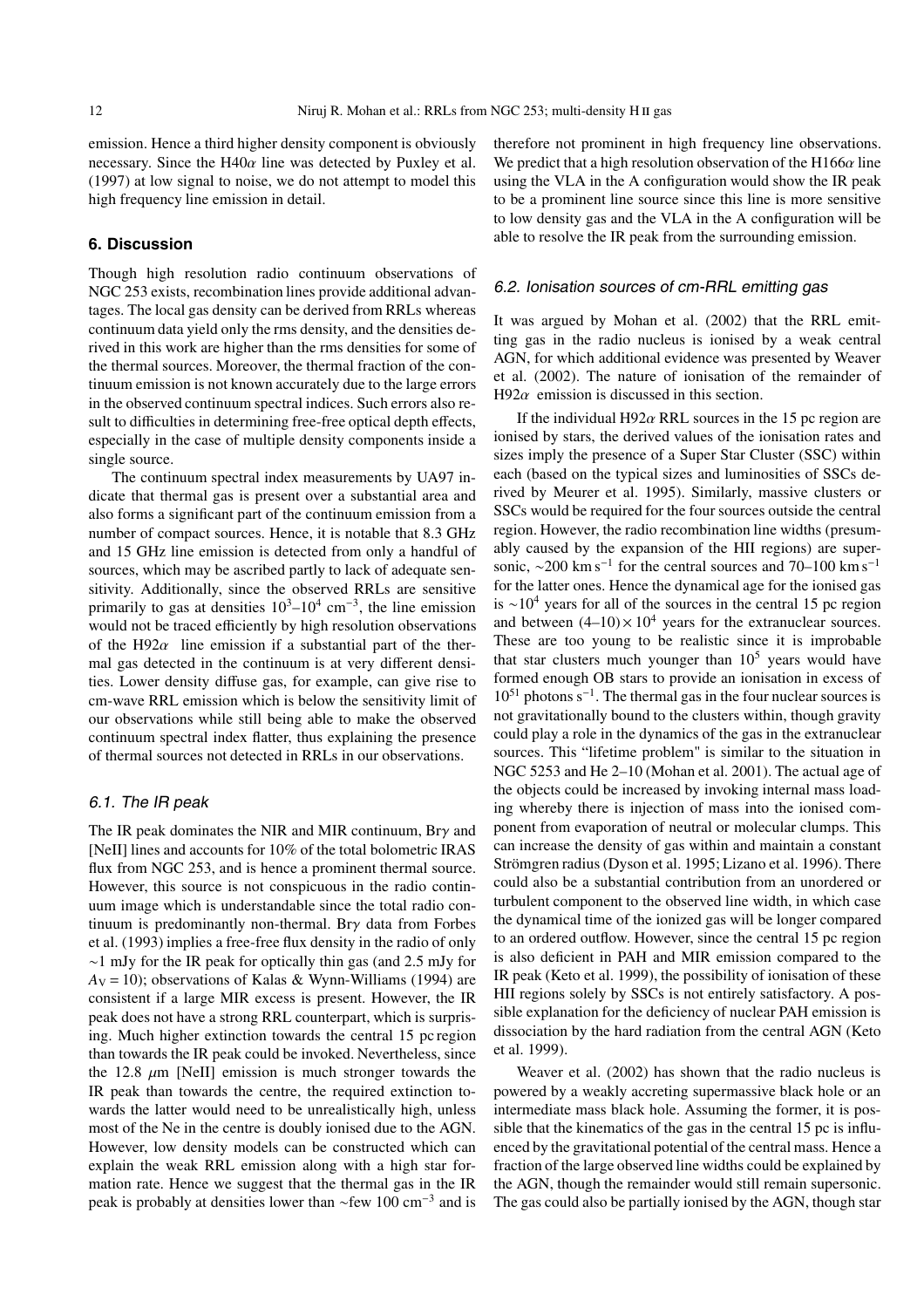clusters would have to provide all of ionisation for the extranuclear sources. There is evidence that the gas kinematics in the central region of NGC 253 is complex (see Das et al. 2001), and involves multiple orbits at different orientations seen at high inclination. Hence it is possible that the RRL sources in the 15 pc region may not contain individual star clusters, but could be patterns or enhancements of emission measure along the line of sight. In such a case, the stellar densities needed for ionisation can be much lower, and the line widths of individual ionized gas components can also be smaller than the observed value, averting the "lifetime problem". However, the derived properties of the line emitting gas would remain unchanged. We predict that with increased spatial resolution, the line widths of the central RRL sources would decrease, similar to the [NeII] and RRL line widths in the Galactic Centre. In fact, due to the presence of a weak AGN, star clusters, high density ionised gas, and complex kinematics, the centre of NGC 253 is qualitatively similar to the Galactic Centre.

#### 6.3. Multi-density model of the ionised gas

Modelling the multi-frequency high resolution RRL data on NGC 253 led to a multi-density model for the ionised gas, similar to that in Arp 220 (Anantharamaiah et al. 2000). In contrast, using the low resolution RRL data at precisely the frequencies we have modelled here, Puxley et al. (1997) could model all of the RRL emissions as arising from the same component of gas. The solution space of Components I and II in the *n*<sub>e</sub>-EM plane are plotted in Fig. 12. The figure for non-LTE conditions shows that the line spectral indices between 1.4 GHz and 99 GHz is not 2.0 for either component, though the spectral index of the total line emission is indeed very close to 2.0. Thus, high spatial resolution, coupled with multi-frequency data, is necessary to adequately model the compact ionised gas component.

High resolution observations of molecular gas in NGC 253 within the central few hundred parsecs (HCN: Paglione et al. 1995; CS: Peng et al. 1996) indicate that the gas density exceeds  $10^4$  cm<sup>-3</sup>. Hence Component I of ionised gas could well be produced by ionising this surrounding molecular material. Since the ionised gas becomes less dense and also larger in size with age, due to expansion of the HII regions, it is consistent to expect the more compact and denser Component I to have similar density as the molecular gas. The spectral index of the global radio continuum emission in the central 25 pc of NGC 253 is not steep (∼−0.5; UA97, this work). From the spectral index of the continuum emission and also based on the [NeII] emission, we can conclude that free-free emission is not, however, the dominant portion of the total continuum emission. Therefore, the presence of foreground ionised gas with large covering factor (which absorbs the background nonthermal emission) is implied. Component II does satisfy these requirements, since it has a large transverse size and has sufficient optical depth at 8 GHz. However, the exact location of this component of ionised gas needs to be investigated with future VLA A configuration observations of the 1.4 GHz RRL. Though the properties of Component III have not been derived here, this component can be modelled in detail using the

observations of the 45 GHz RRL and also mm-wave RRLs, which have been carried out using the VLA and IRAM respectively (Zhao & Viallefond, private communication).

In this work, a three-component model of the ionised gas has been derived using observations of RRLs at three different frequencies. This raises the question of uniqueness of the decomposition into these specific density components. The ionised gas in NGC 253 is not expected to exist at three discrete densities; we interpret these results as an approximation to the intrinsic density distribution of the gas. This intrinsic distribution, presumably continuous, is a convolution of the three effects, namely, the initial density structure of the molecular ISM, the detailed time dependence of the star formation rate, and the dynamics of the HII regions. By observing widely spaced RRL, each of which is sensitive to a different range of densities, the properties of the ionised gas can be approximated in terms of a finite number of discrete density ranges. Further, the sizes and masses of the gas in each of these density ranges can also be predicted. Hence, we divide the ionised gas into three density bins, the exact ranges of which are decided partly by the frequencies of the observed RRLs. We can then accurately determine the length scales and masses and hence the required ionisation rates for the gas in each of these bins by modelling the line formation. Future observations of a larger number of RRLs from decimetre to millimetre may be used to constrain a more general density distribution function directly.

#### **7. Summary and conclusions**

The 1.4 GHz line emission is detected with a resolution of ~50 pc. The 8.3 GHz H92 $\alpha$  and 15 GHz H75 $\alpha$  line emissions have also been imaged, at high resolutions (∼4 pc and ∼2 pc respectively). The total H92 $\alpha$  emission, which is about half the value measured at low resolution, consists of an extended region of emission surrounding the radio nucleus (the "15 pc region") and four compact sources in the outer disk of NGC 253. The line emission in the 15 pc region can be decomposed into four additional compact sources. The peak of the line emission is towards the radio nucleus. The line widths of the outer sources is  $≤100$  km s<sup>-1</sup> whereas the line widths of the sources in the inner 15 pc are about 200 km s<sup>-1</sup>. H75 $\alpha$  emission has been detected from only two of these sources. Not all the H92 $\alpha$ line sources have identifiable continuum counterparts.

In contrast to existing interpretations, we show that multiwavelength RRL emission from NGC 253 does not arise in optically thin gas in LTE. The four extranuclear  $H92\alpha$  sources as well as the four compact sources in the 15 pc region are modelled individually and arise in gas at densities close to  $10^4$  cm<sup>-3</sup>. The total ionisation and gas mass in this high density Component I are  $\sim$ 4 × 10<sup>52</sup> s<sup>-1</sup> and 5000–10000 *M*<sub>o</sub>. The total size subtended by Component I is  $<10$  pc. This component produces a negligible fraction of the 1.4 GHz line emission.

A second component of ionised gas, Component II, is required to explain all of the observed  $H166\alpha$  line at 1.4 GHz and the remainder of the cm-wave RRL emissions. This gas is a lower density of a few 100 cm−3. The typical transverse size is a few tens of pc. A third component of gas, whose density must be higher than  $10^4$  cm<sup>-3</sup>, is also needed to explain the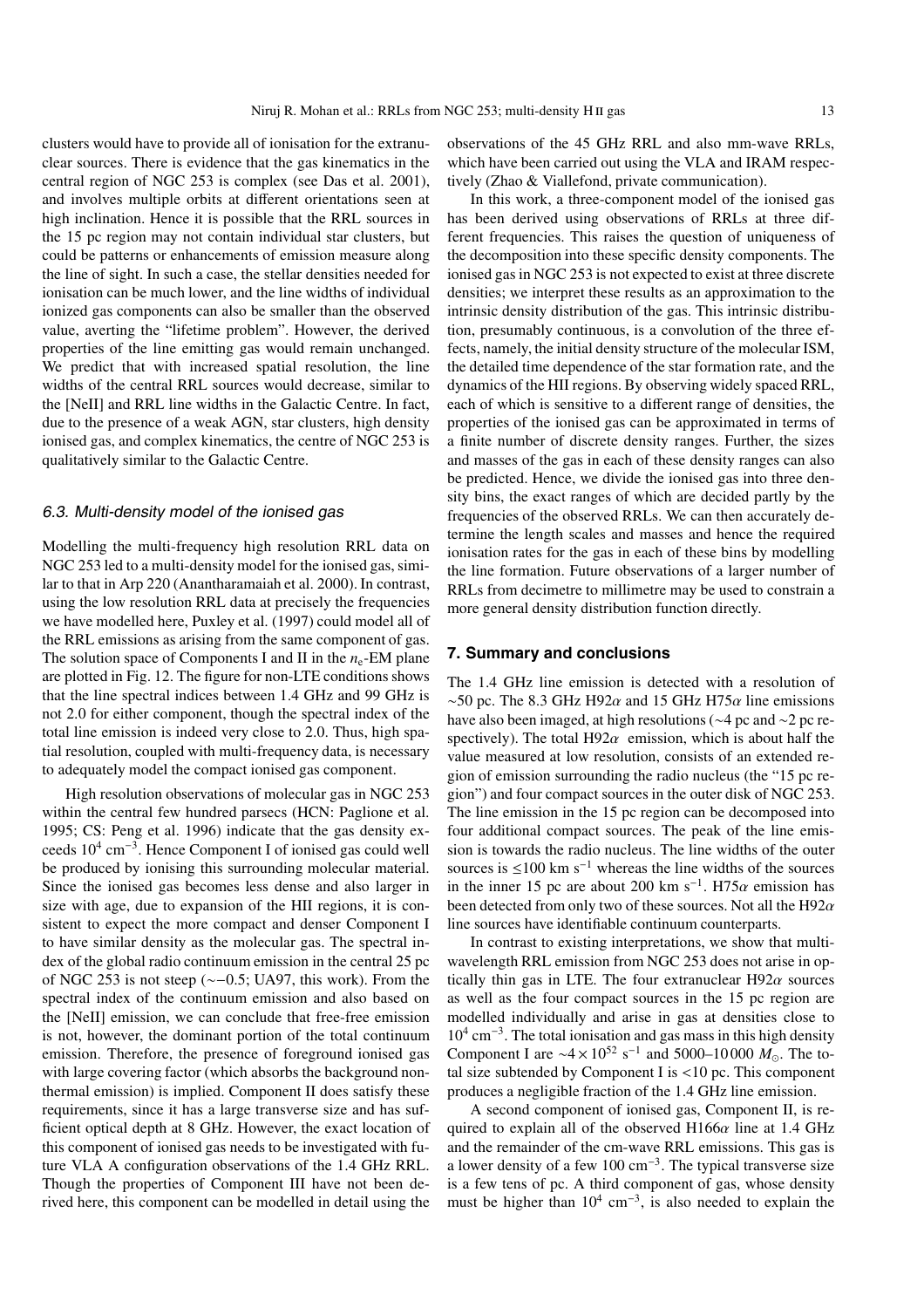observed H40 $\alpha$  emission at 99 GHz, but has not been modelled in this work. In conclusion,

- **–** The ionised gas component in NGC 253 is decomposed into three distinct components: a low density component (∼500 cm−3) which contributes most of the observed thermal radio continuum emission and almost all of the 1.4 GHz RRL; a higher density component  $(\sim 10^4 \text{ cm}^{-3})$ which is more localised and exhibits supersonic line widths, and a third component at an even much higher density, responsible for mm-wave RRLs.
- **–** The nature and location of the IR peak is uncertain and probably contains low density gas ionised by a star cluster which is much less obscured than the central 15 pc region.
- **–** The ionisation of the line emitting high density thermal gas in the 15 pc region is probably determined by obscured star clusters and the dynamics could be partly determined by the AGN, like the Galactic Centre. Alternatively, some of the compact line sources could be line of sight enhancements in emission measure due to complex dynamics in the region, rather than individual HII regions surrounding massive star clusters. In either case, we have discovered further examples of supernebulae with large line widths sustained by internal gas dynamical processes.

*Acknowledgements.* We acknowledge the referee for several useful comments and suggestions which have improved the presentation of the paper and clarified certain issues better. We thank C. L. Carilli for the use of his 330 MHz continuum image of NGC 253. We wish to acknowledge K. S. Dwarakanath, Biman Nath, B. Ramesh, K. Johnson, A. Omar, Rekesh Mohan, Shiv Sethi, Mousumi Das and P. Manoj for useful discussions and helpful comments. The VLA is a facility of the National Radio Astronomy Observatory (NRAO), which is operated by Associated Universities, Inc. under a cooperative agreement with the National Science Foundation.

#### **References**

- Anantharamaiah, K. R., & Goss, W. M. 1990, in Radio Recombination Lines: 25 Years of Investigations, ed. M. A. Gordon, & R. L. Sorochenko (Dordrecht: Kluwer), IAU Coll., 125, 267
- Anantharamaiah, K. R., & Goss, W. M. 1996, ApJ, 466, L13
- Anantharamaiah, K. R., Viallefond, F., Mohan, N. R., Goss, W. M., & Zhao, J.-H. 2000, ApJ, 537, 613
- Anantharamaiah, K. R., Zhao, J. -H., Goss, W. M., & Viallefond, F. 1993, ApJ, 419, 585
- Antonucci, R. R. J., & Ulvestad, J. S. 1988, ApJ, 330, L97
- Böker, T., Krabbe, A., & Storey, J. W. V. 1998, ApJ, 498, L115
- Carilli, C. L. 1996, A&A, 305, 402
- Carilli, C. L., Holdaway, M. A., Ho, P. T. P., & de Pree, C. G. 1992, ApJ, 399, L59
- Carlstrom, J. E. 1990, in The Evolution of the Interstellar Medium, ed. L. Blitz, ASP Conf. Ser., 12, 339
- Das, M., Anantharamaiah, K. R., & Yun, M. S. 2001, ApJ, 549, 896
- Dyson, J. E., Williams, R. J. R., & Redman, M. P. 1995, MNRAS, 277, 700
- Engelbracht, C. W., Rieke, M. J., Rieke, G. H., Kelly, D. M., & Achtermann, J. M. 1998, ApJ, 505, 639
- Forbes, D. A., Polehampton, E., Stevens, I. R., Brodie, J. P., & Ward, M. J. 2000, MNRAS, 312, 689
- Forbes, D. A., Ward, M. J., & Depoy, D. L. 1991, ApJ, 380, L63
- Forbes, D. A., Ward, M. J., Rotaciuc, V., et al. 1993, ApJ, 406, L11
- Kalas, P., & Wynn-Williams, C. G. 1994, ApJ, 434, 546
- Keto, E., Ball, R., Arens, J., et al. 1993, ApJ, 413, L23
- Keto, E., Hora, J. L., Fazio, G. G., Hoffmann, W., & Deutsch, L. 1999, ApJ, 518, 183
- Kotilainen, J. K., Forbes, D. A., Moorwood, A. F. M., van der Werf, P. P., & Ward, M. J. 1996, A&A, 313, 771
- Lizano, S., Canto, J., Garay, G., & Hollenbach, D. 1996, ApJ, 468, 739
- Mebold, U., Shaver, P. A., Bell, M. B., & Seaquist, E. R. 1980, A&A, 82, 272
- Meurer, G. R., Heckman, T. M., Leitherer, C., et al. 1995, AJ, 110, 2665
- Mohan, N. R., Anantharamaiah, K. R., & Goss, W. M. 2001, ApJ, 557, 659
- Mohan, N. R., Anantharamaiah, K. R., & Goss, W. M. 2002, ApJ, 574, 701
- Paglione, T. A. D., Tosaki, T., & Jackson, J. M. 1995, ApJ, 454, L117
- Payne, H. E., Anantharamaiah, K. R., & Erickson, W. C. 1994, ApJ, 430, 690
- Peng, R., Zhou, S., Whiteoak, J. B., Lo, K. Y., & Sutton, E. C. 1996, ApJ, 470, 821
- Piña, R. K., Jones, B., Puetter, R. C., & Stein, W. A. 1992, ApJ, 401, L75
- Puxley, P. J., Mountain, C. M., Brand, P. W. J. L., Moore, T. J. T., & Nakai, N. 1997, ApJ, 485, 143
- Salem, M., & Brocklehurst, M. 1979, ApJS, 39, 633
- Sams, B. J. III, Genzel, R., Eckart, A., Tacconi-Garman, L., & Hofmann, R. 1994, ApJ, 430, L33
- Seaquist, E. R., & Bell, M. B. 1977, A&A, 60, L1
- Shaver, P. A., Churchwell, E., & Walmsley, C. M. 1978, A&A, 64, 1
- Taylor, G. B., Carilli, C. L., & Perley, R. A. 1999, Synthesis Imaging in Radio Astronomy II, Sixth NRAO/NMIMT Synthesis Imaging Summer School, ASP Conf. Ser., 180
- Telesco, C. M., & Harper, D. A. 1980, ApJ, 235, 392
- Turner, J. L., & Ho, P. T. P. 1985, ApJ, 299, L77
- Ulvestad, J. S. 2000, AJ, 120, 278
- Ulvestad, J. S., & Antonucci, R. R. J. 1997, ApJ, 488, 621
- Walmsley, C. M., & Watson, W. D. 1982, ApJ, 260, 317
- Watson, A. M., Gallagher, J. S. III, Holtzman, J. A., et al. 1996, AJ, 112, 534
- Weaver, K. A., Heckman, T. M., Strickland, D. K., & Dahlem, M. 2002, ApJ, 576, L19
- Zhao, J.-H., Goss, W. M., Ulvestad, J. S., & Anantharamaiah, K. R. 2001, in Gas and Galaxy Evolution, ed. J. E. Hibbard, M. Rupen, & J. H. V. Gorkom (San Francisco: ASP), ASP Conf. Ser., 240, 404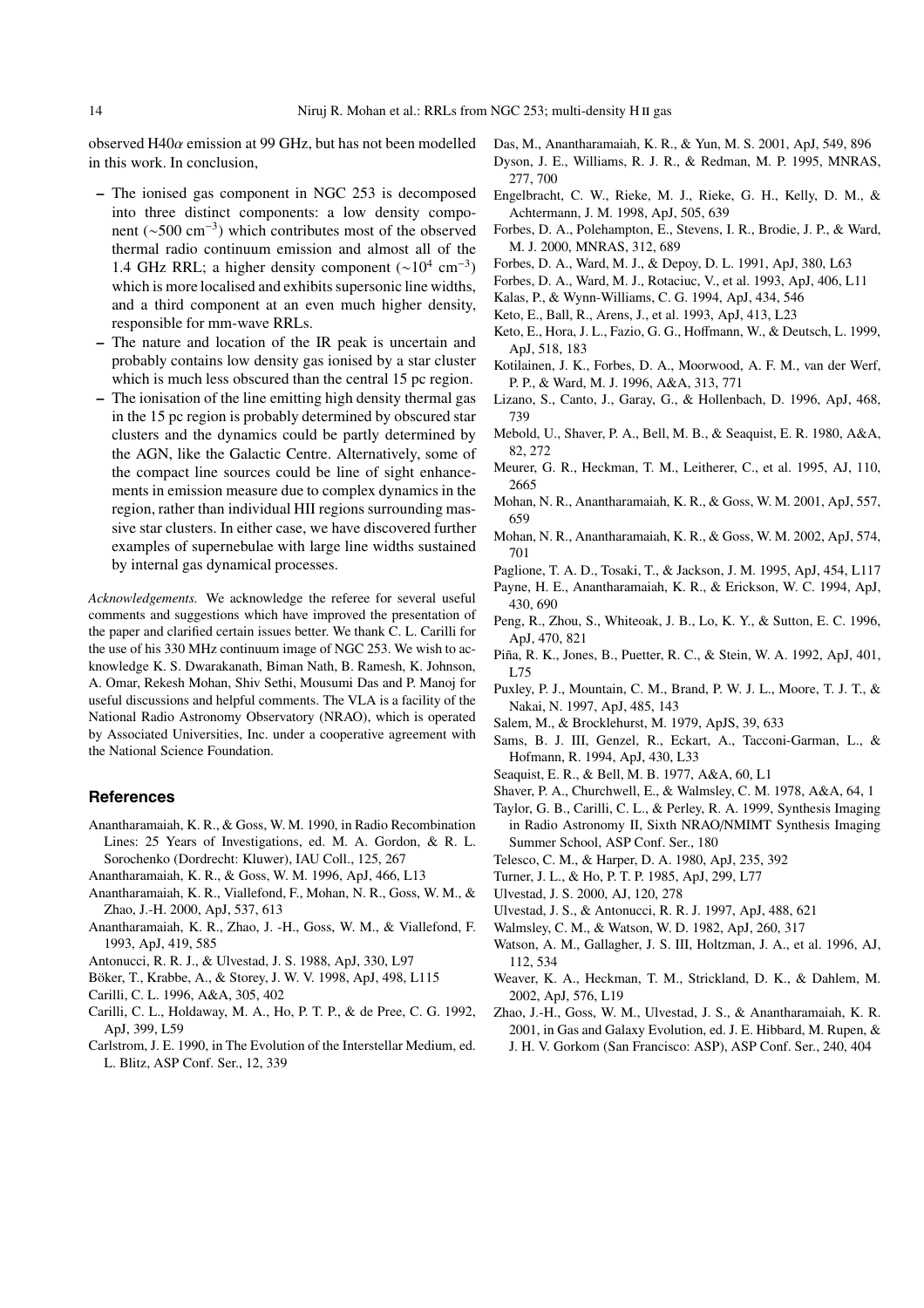Niruj R. Mohan et al.: RRLs from NGC 253; multi-density H II gas, *Online Material p 1* 

# **Online Material**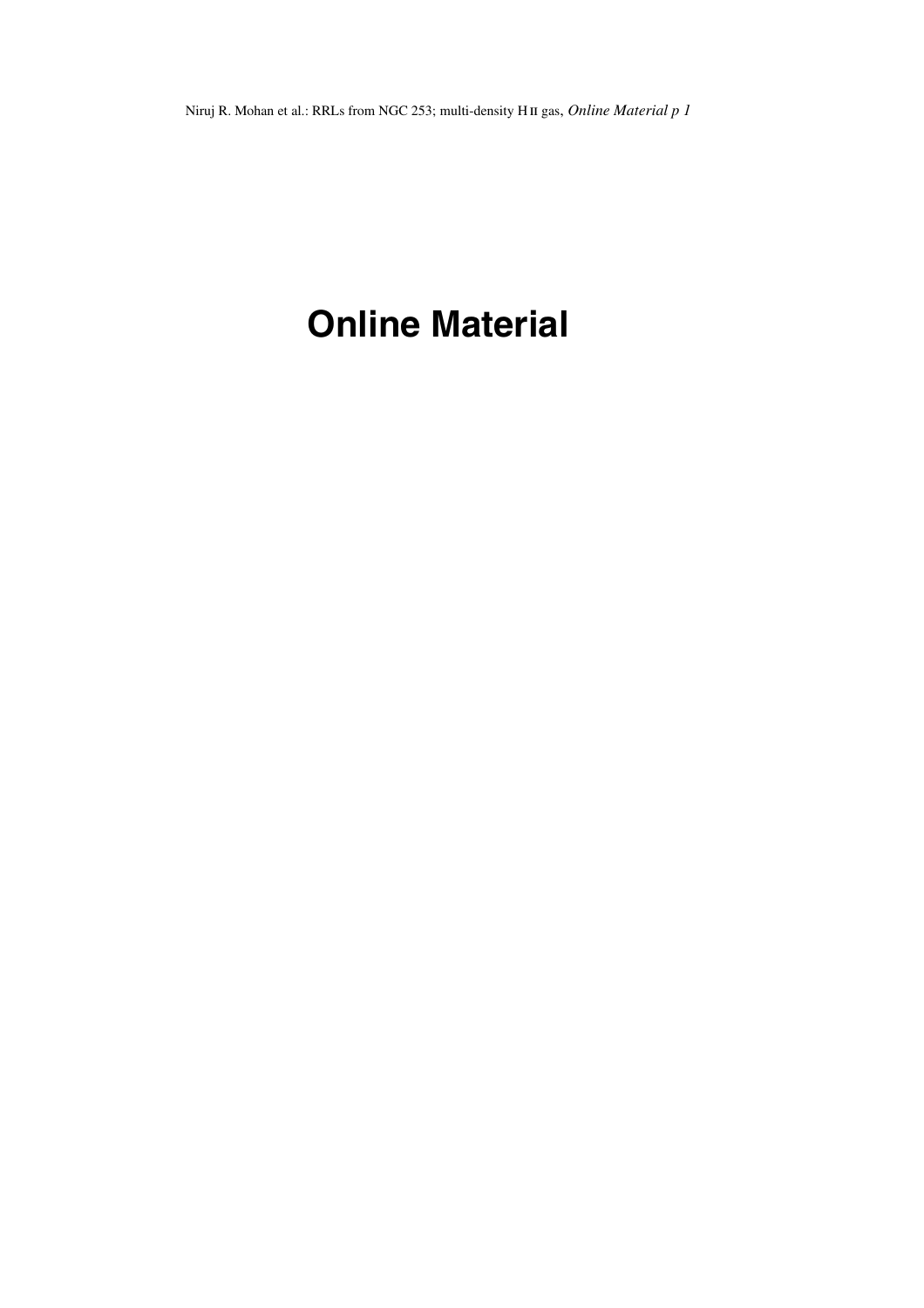# **Appendix A: Radio continuum sources in the disk of NGC 253**

The 1.4 GHz H166 $\alpha$  observations performed using the VLA in the C configuration, described in Anantharamaiah & Goss (1990), were reanalysed. The 1.4 GHz RRL was detected, and was found to coincide with the position of the peak of the radio continuum (radio nucleus). This dataset is used to image the continuum emission from NGC 253 at a higher sensitivity and over a larger field of view than what is available in the literature. Sources within 20' of the centre of NGC 253 which are within the spatial extent of the 330 MHz continuum emission (Carilli et al. 1992; Carilli 1996) are identified with the galaxy. These are named as S1 to S9 and are marked in Fig. A.1a. Ulvestad (2000) listed 22 circumnuclear sources within the inner 3' (<2 kpc) region. Using our C as well as BnA configuration images, we mark those of their sources which have uncertain parameters, as well as new sources, in Fig. A.1b. The flux densities and positions of these continuum sources were determined using JMFIT in AIPS and the catalogue list is presented in Table A.1.



**Fig. A.1. a)** The 1.4 GHz continuum emission from NGC 253 taken using the VLA C configuration data, showing sources identified with the galaxy. The synthesized beam is  $35'' \times 17''$  at a PA of  $26^\circ$ . The contour levels are in steps of (–20, –10, –7, 7, 10, 20, 40, 60, 80, 100, 200, 400, 600, 800, 1000, 2000, 4000, 6000, 8000) times the rms, 0.2 mJy/beam. **b)** Higher resolution BnA configuration image. The area shows the sources detected by Ulvestad (2000). The synthesized beam is  $3.8'' \times 2.6''$  at a PA of  $61°$ . The rms of the image is 0.1 mJy/beam and the contour levels are in steps of (5, 7, 10, 20, 40, 60, 80, 100, 200, 400, 600, 800, 1000, 2000, 3000, 4000) times the rms. Negative contours are below  $-5\sigma$ .